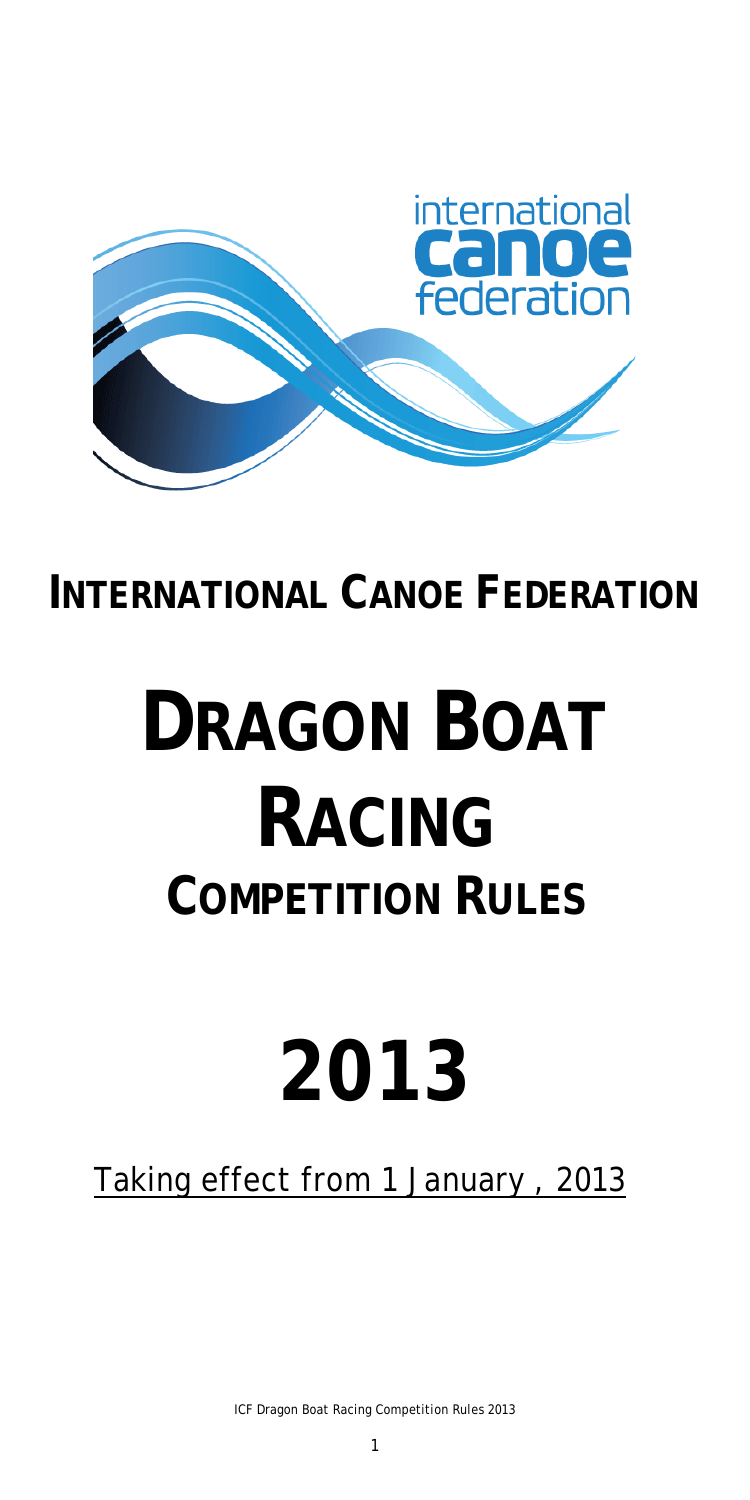# **INTRODUCTION**

The purpose of this document is to provide the rules that govern the way of running Dragon Boat Racing ICF competitions.

# **LANGUAGE**

The English written language is the only acceptable language for all official communications relating to these Competition Rules and the conduct of all Dragon Boat Racing ICF competitions.

For the sake of consistency, British spelling, punctuation and grammatical conventions have been used throughout.

Any word which may imply the masculine gender, also includes the feminine.

### **COPYRIGHT**

**These rules may be photocopied. Great care has been taken in typing and checking the rules and the original text is available on the ICF website www.canoeicf.com. Please do not re-set in type without consultation.**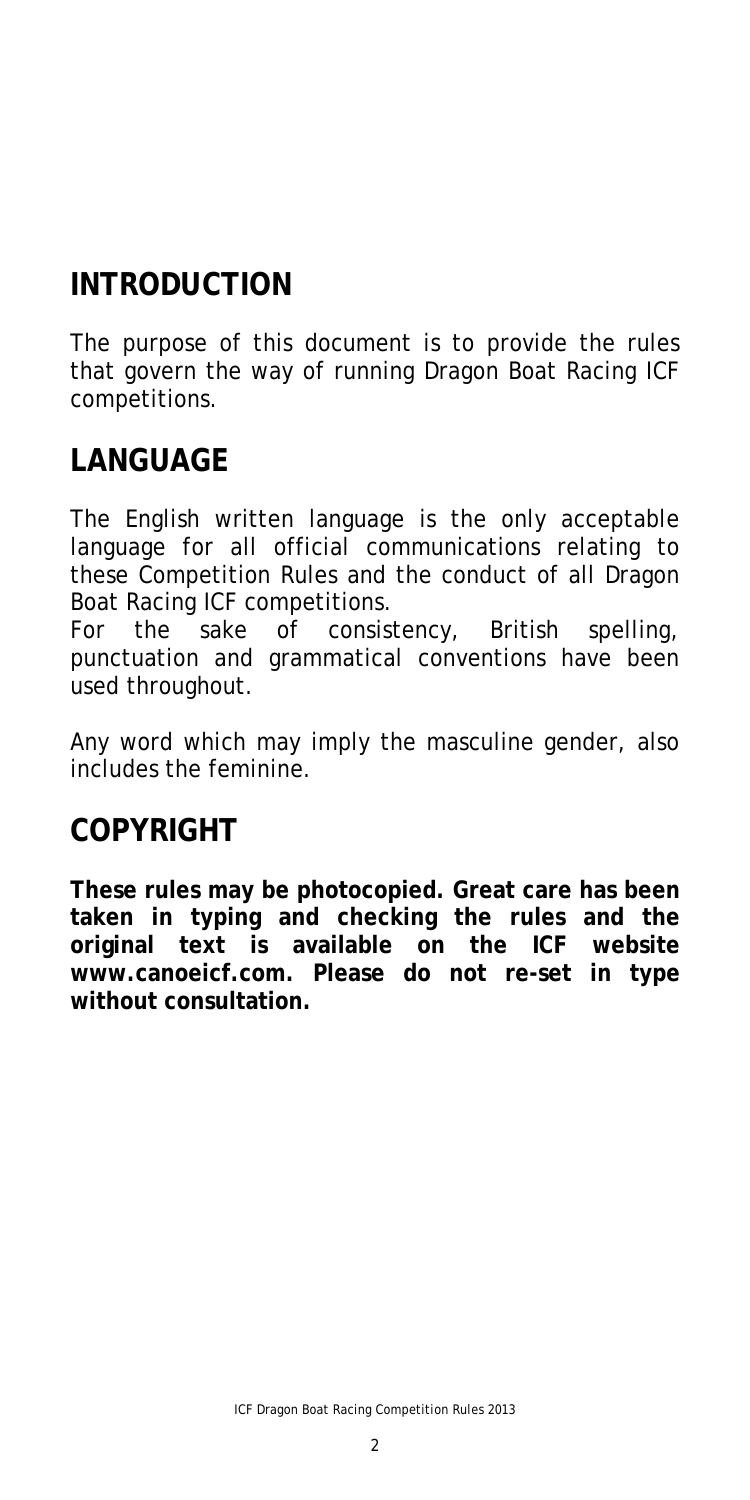#### **TABLE OF CONTENTS**

| Article | Page |
|---------|------|
|         |      |

| CHAPTER I - GENERAL REGULATIONS 6 |                                      |  |  |
|-----------------------------------|--------------------------------------|--|--|
|                                   |                                      |  |  |
|                                   |                                      |  |  |
|                                   |                                      |  |  |
| 4                                 | INTERNATIONAL COMPETITION CALENDAR 8 |  |  |
| $5 -$                             |                                      |  |  |
|                                   |                                      |  |  |

#### **[CHAPTER II - CATEGORIES, BOAT CONSTRUCTION](#page-8-0)  [AND TRADEMARKS......................................9](#page-8-0)**

| 6              |                                            |  |
|----------------|--------------------------------------------|--|
| $\overline{7}$ |                                            |  |
| 8              | SPECIFICATION OF THE CATEGORIES  9         |  |
| $\overline{9}$ | REQUIREMENTS FOR INTERNATIONAL DRAGON BOAT |  |
|                |                                            |  |
|                | 10 THE DRAGON BOAT AND ITS ACCESORIES  10  |  |
| 11             |                                            |  |
| 12             |                                            |  |
|                |                                            |  |

#### **[CHAPTER III - ORGANISATION OF THE](#page-12-0)**

| 14 |                                            |
|----|--------------------------------------------|
| 15 | INTERNATIONAL OFFICIALS 14                 |
| 16 | DUTIES OF THE COMPETITION COMMITTEE  15    |
| 17 |                                            |
| 18 |                                            |
| 19 |                                            |
| 20 | ACCEPTANCE OF ENTRIES AND PROGRAMME21      |
| 21 | ALTERATIONS OF ENTRIES AND WITHDRAWALS, 21 |
| 22 | ALTERATIONS IN THE SEQUENCE OF EVENTS  22  |
| 23 | RACE COURSE / TECHNICAL INSTALLATIONS  22  |
| 24 |                                            |
|    |                                            |

|    | CHAPTER IV - RACING REGULATIONS  25 |
|----|-------------------------------------|
| 25 |                                     |
| 26 |                                     |
| 27 |                                     |
| 28 |                                     |
| 29 |                                     |
| 30 |                                     |
| 31 |                                     |
| 32 |                                     |
| 33 |                                     |
| 34 |                                     |
| 35 |                                     |
|    |                                     |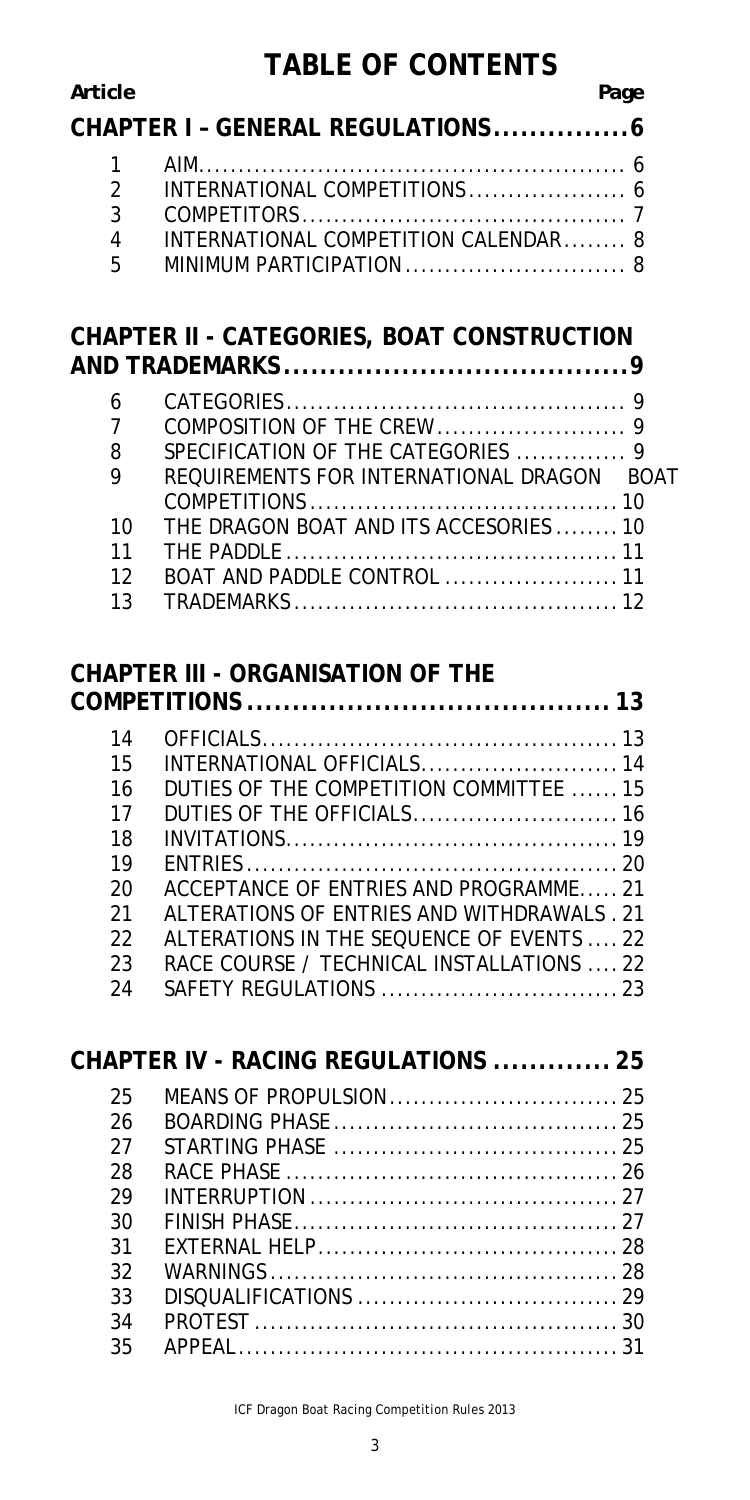# **[CHAPTER V - SPECIAL RULES FOR WORLD](#page-31-0)  [CHAMPIONSHIPS ...................................... 32](#page-31-0)**

| 36<br>37<br>38<br>39 | INVITATION, ENTRIES AND PROGRAMME 33<br>JURY, COMPETITION COMMITTEE AND OFFICIALS |
|----------------------|-----------------------------------------------------------------------------------|
|                      |                                                                                   |
| 40                   |                                                                                   |
| 41                   |                                                                                   |
| 42                   |                                                                                   |
| 43                   |                                                                                   |
| 44                   |                                                                                   |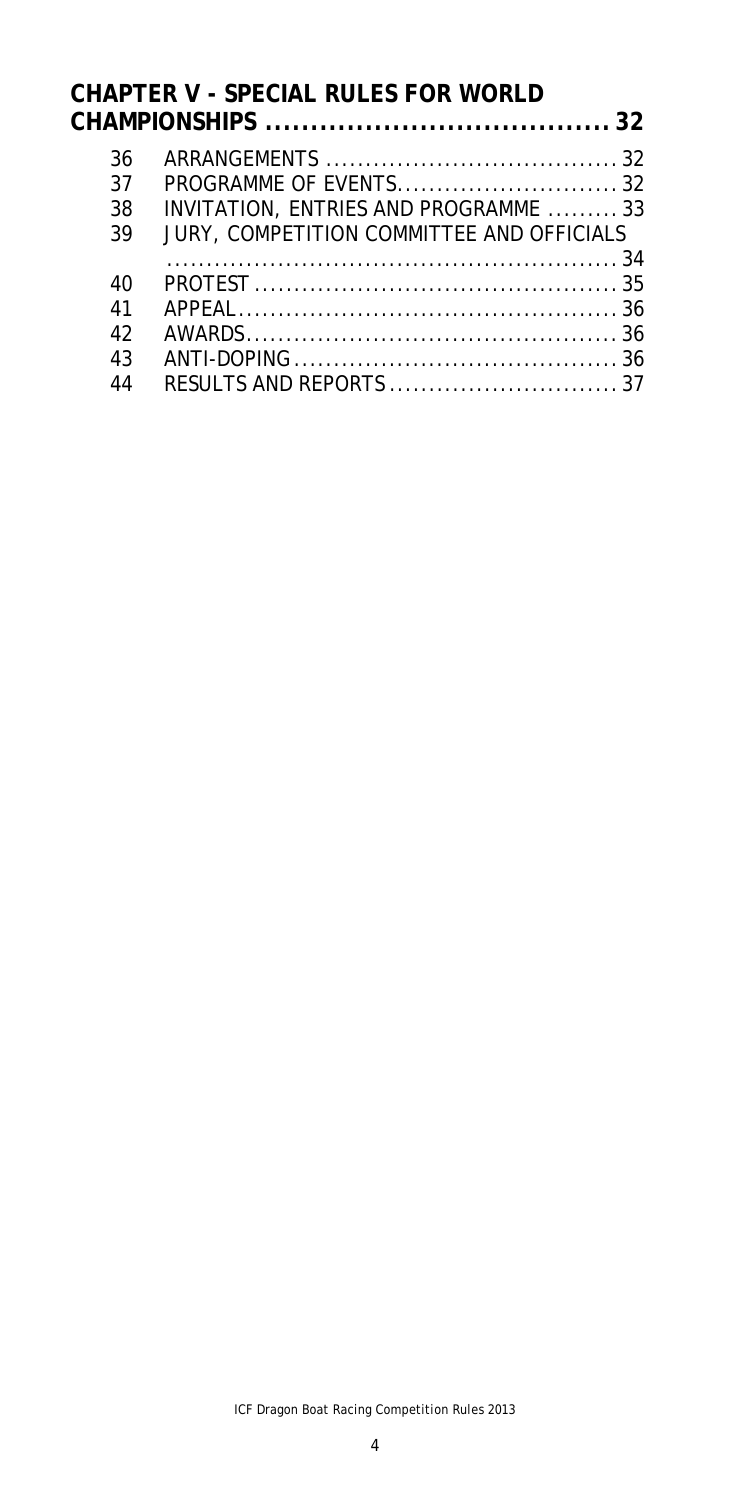# **List of Abbreviations:**

| <b>ICF</b>         | <b>International Canoe Federation</b>                                                |  |
|--------------------|--------------------------------------------------------------------------------------|--|
| <b>NOC</b>         | National Olympic Committee                                                           |  |
| <b>DBRC</b>        | Dragon Boat Racing Committee                                                         |  |
| <b>GR</b>          | General Rules (can only be changed by<br>ICF Congress)                               |  |
| <b>TR</b>          | Technical Rules (can be changed by ICF<br>Board of Directors)                        |  |
| <b>COMPETITION</b> | All World Championships, all<br>International competitions                           |  |
| <b>CATEGORY</b>    | Dragon Boat men, women, mixed                                                        |  |
| <b>CLASSES</b>     | 20 paddlers and 10 paddlers                                                          |  |
| <b>EVENT</b>       | Each Class in each distance and in each<br>age group                                 |  |
| <b>CREW</b>        | Made up of the athletes in a boat and<br>steerer/drummer                             |  |
| TEAM               | National Delegation made up of the<br>crews which are participating and<br>officials |  |
| <b>STEERER</b>     | Helmsperson who is steering the boat                                                 |  |
| <b>DRUMMER</b>     | The drummer is beating the drum                                                      |  |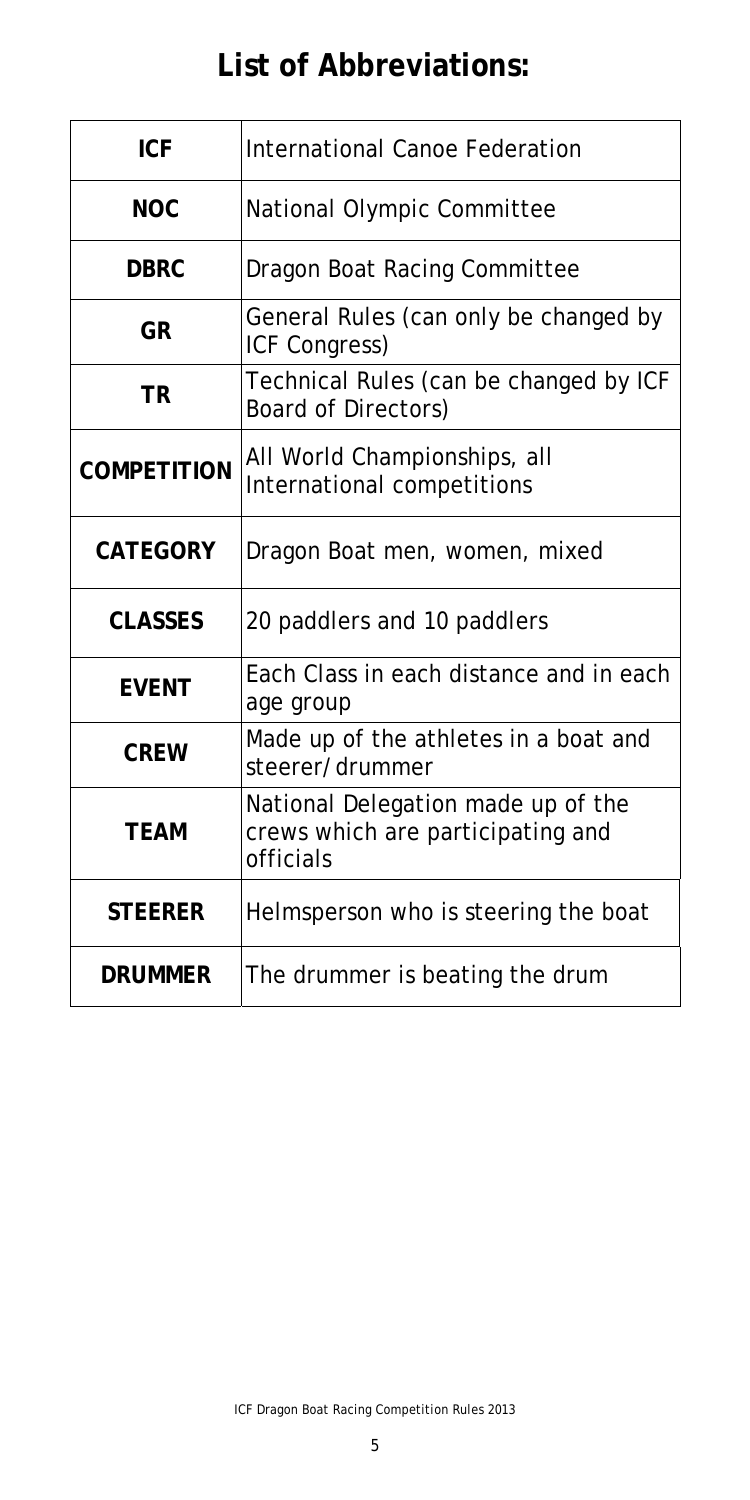# <span id="page-5-0"></span>**CHAPTER I - GENERAL REGULATIONS**

#### **1 AIM [GR]**

**1.1** The aim of a Dragon Boat Racing competition is for people to race each other in dragon boats over a clearly defined unobstructed course in the shortest possible time according to the **rules**.

#### **2 INTERNATIONAL COMPETITIONS [GR]**

**2.1** All competitions announced as international are to be held in accordance with the regulations of the ICF. Competitions arranged by the national federations or their clubs are considered international if competitors of a foreign country are invited to participate.

**2.2** These competitions must be supervised or managed by at least one accredited official in possession of a valid International Canoe Federation Dragon Boat Racing Official card.

**2.3** The official events recognised by the ICF are the following:

For Men's Teams (only men), Women's Teams (only women), Mixed Teams (minimum 8 women), in the 10 boat classes minimum 4 women.

**2.4** The official distances of races recognised by the ICF are the following: 200 or 250 meters, 500 meters and 2000 meters. Further the 2000 meters, shall be conducted as a pursuit race, achieved in the 500 meters race course by three turns in two laps.

**2.5** Special events of competitions may be organised after approval and under the supervision of the ICF Dragon Boat Racing Committee.

**2.6** There are World Cup competitions, the number of these competitions and the venue are proposed by the ICF Dragon Boat Racing Committee and agreed by the ICF Board of Directors.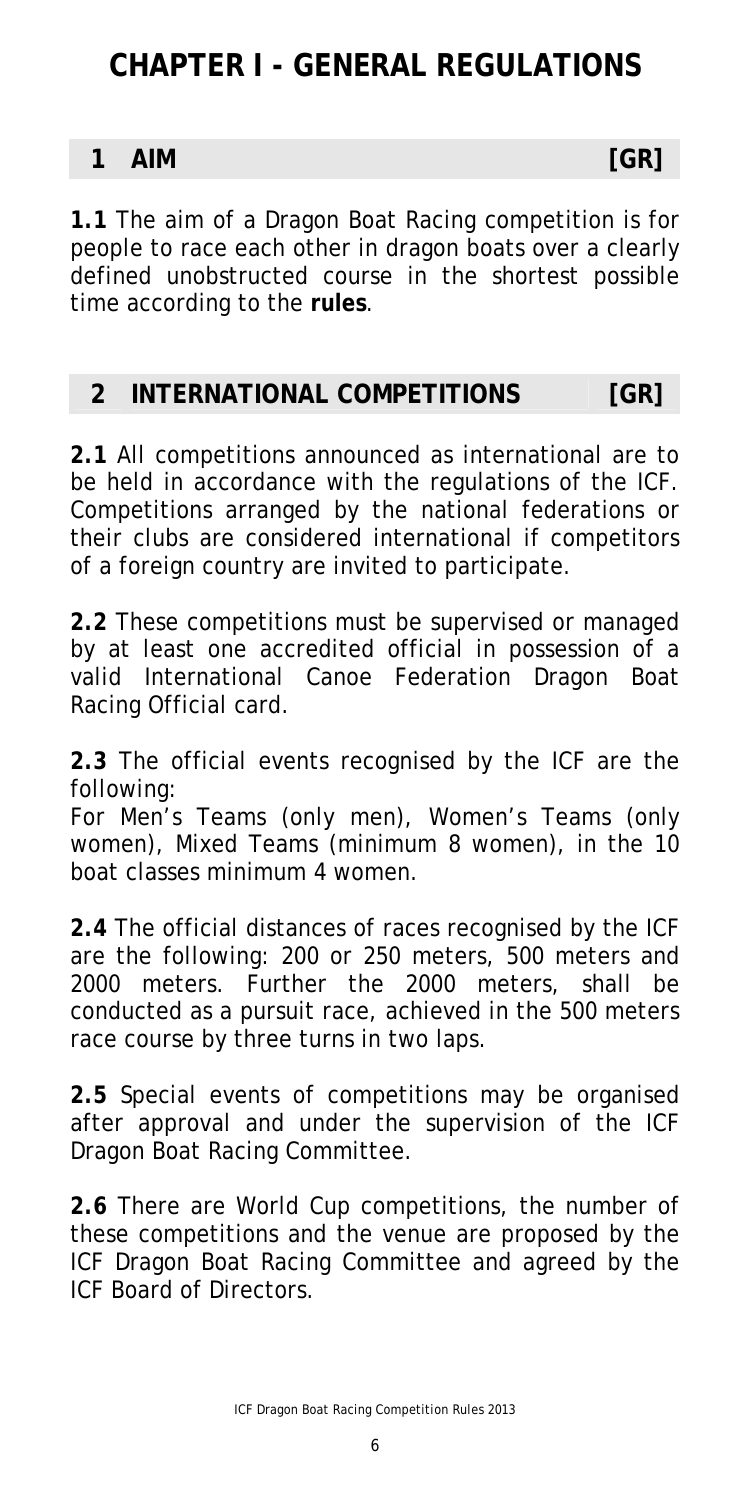#### <span id="page-6-0"></span>**3 COMPETITORS [GR]**

**3.1** Only the members of clubs or associations affiliated to an ICF Member Federation have the right to participate in an international competition.

**3.2** A competitor(s) or a team is always allowed to take part individually in an international competition but must in each case obtain special permission from its National Federation.

**3.3** A competitor may take part on behalf of the Federation in a foreign country, if he/she obtains the authorisation of his/her Federation of origin. This authorisation has to be sent before 31st December prior to the year concerned to the ICF Headquarters with a copy to the Chair of the ICF Dragon Boat Racing Committee.

**3.4** If he/she has lived for 2 (two) years or more in this foreign country, the approval of his/her Federation of origin is no longer required.

**3.5** A competitor may not compete for more than one Federation in any calendar year in the sport of canoeing. This rule does not apply in the case of a competitor who leaves his/her country of origin to marry and live in another country. He/she can, in this case compete for his/her new Federation without awaiting the delay of 2 years.

**3.6** The first year a competitor can compete in a junior category is the year that his/her  $15<sup>th</sup>$  birthday falls in and the last year he/she can compete as a junior is the year that his/her 18<sup>th</sup> birthday falls in.

**3.7** The first year a master competitor can compete is the year that his/her fortieth  $(40<sup>th</sup>)$  birthday falls in.

**3.8** Each National Federation shall ensure that their competitors are in a good state of health and fitness which allows them to compete at a level commensurate with the competition level of the particular event and ensure each competitor, team official and the member federation carries appropriate health, accident and property insurance covering their persons, equipment and property.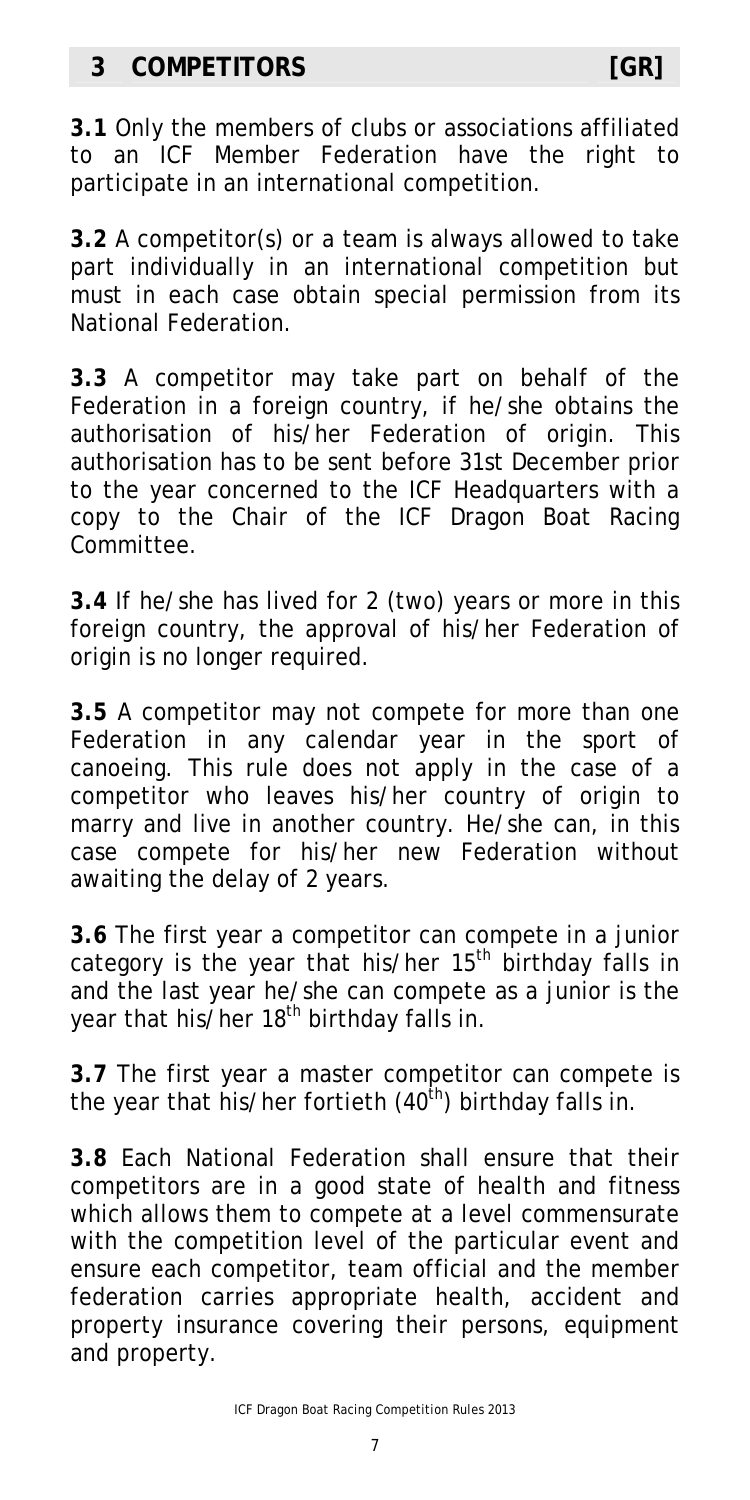#### <span id="page-7-0"></span>**INTERNATIONAL COMPETITION CALENDAR is different to the ICF COMPETITION CALENDAR (ICF events only)**

**4.1** Only a National Federation may apply an event to enter the International Competition Calendar. Only fully paid up members of the ICF may apply for of events to the Calendar.

**4.1.1** An application will be made using a form established by the ICF and published on the ICF website.

**4.1.2** By the  $1<sup>st</sup>$  of January the year before, the calendar of ICF Competitions (WCh and WCup) will be published. The deadline for applications for international events will be the 1st of March the year before (2 months after the publication of the ICF Competition Calendar).

**4.2** The Competition Commission will approve the complete calendar of competitions. Once approved the Calendar will be final.

#### **5 MINIMUM PARTICIPATION [GR]**

To be recognised as an International event a minimum of 3 boats from 2 Federations must participate.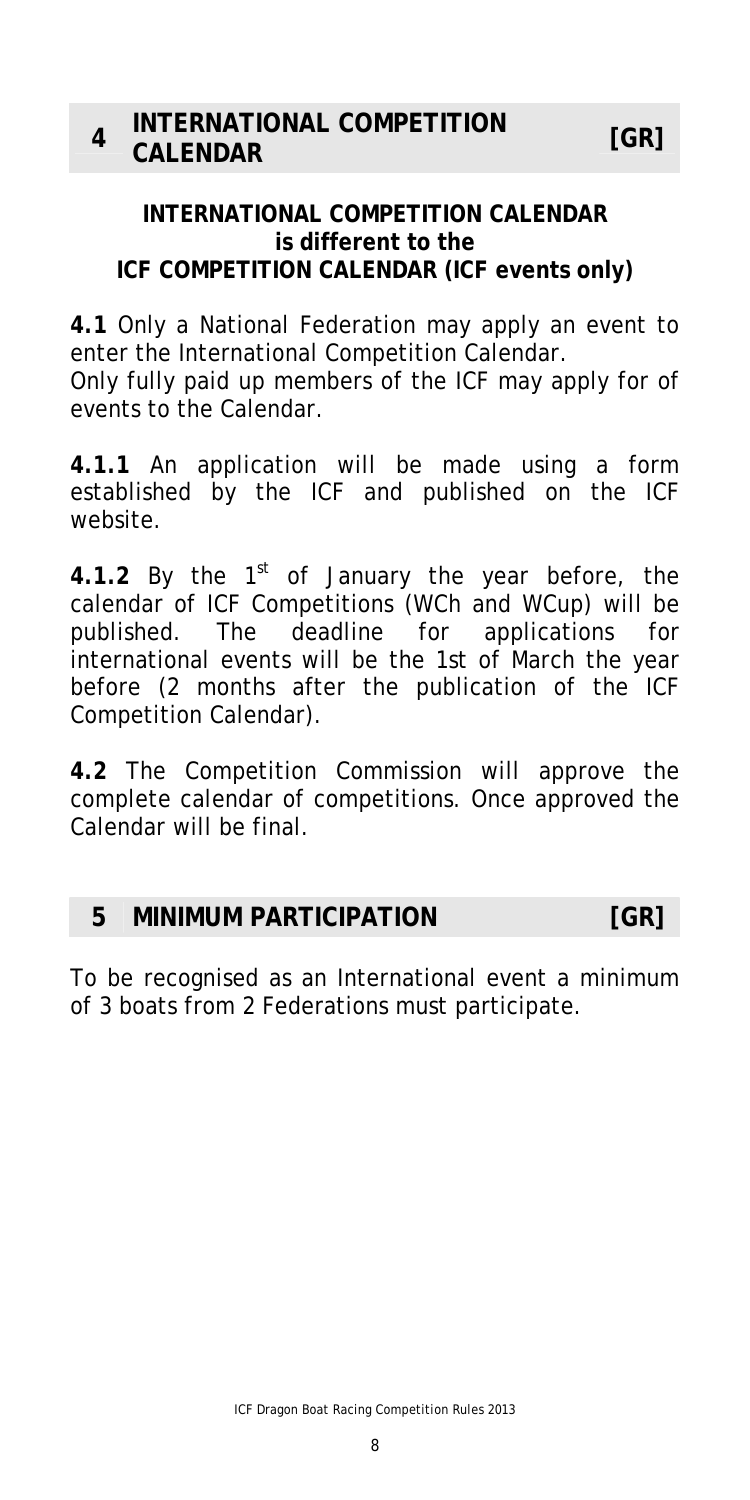# <span id="page-8-0"></span>**CHAPTER II - CATEGORIES, BOAT CONSTRUCTION AND TRADEMARKS**

### **6 CATEGORIES [GR]**

**6.1** The official events recognised by the ICF are the following:

| Men          | Juniors 15-18 | <b>Seniors</b> | Masters 40+ |
|--------------|---------------|----------------|-------------|
| Women        | Juniors 15-18 | <b>Seniors</b> | Masters 40+ |
| <b>Mixed</b> | Juniors 15-18 | <b>Seniors</b> | Masters 40+ |

#### **7 COMPOSITION OF THE CREW [TR]**

**7.1** A Dragon Boat Racing crew of boats with 20 paddlers is composed of:

- the paddlers (minimum 18, maximum 20),
- the drummer,
- the steerer,
- 4 substitute paddlers in the respective classes starting.

**7.2** A Dragon Boat Racing crew of boats with 10 paddlers is composed of:

- the 10 paddlers,
- the drummer,
- the steerer,
- 2 substitute paddlers in the respective classes starting.

#### **8 SPECIFICATION OF THE CATEGORIES [TR]**

**8.1** The crews of the Men or Women's boats may only be composed of competitors of the respective gender.

**8.2** Mixed Teams must include a minimum number of 8 women (boat with 20 paddlers) or 4 women (boat with 10 paddlers) respectively.

**8.3** In the age category of Masters, all members of the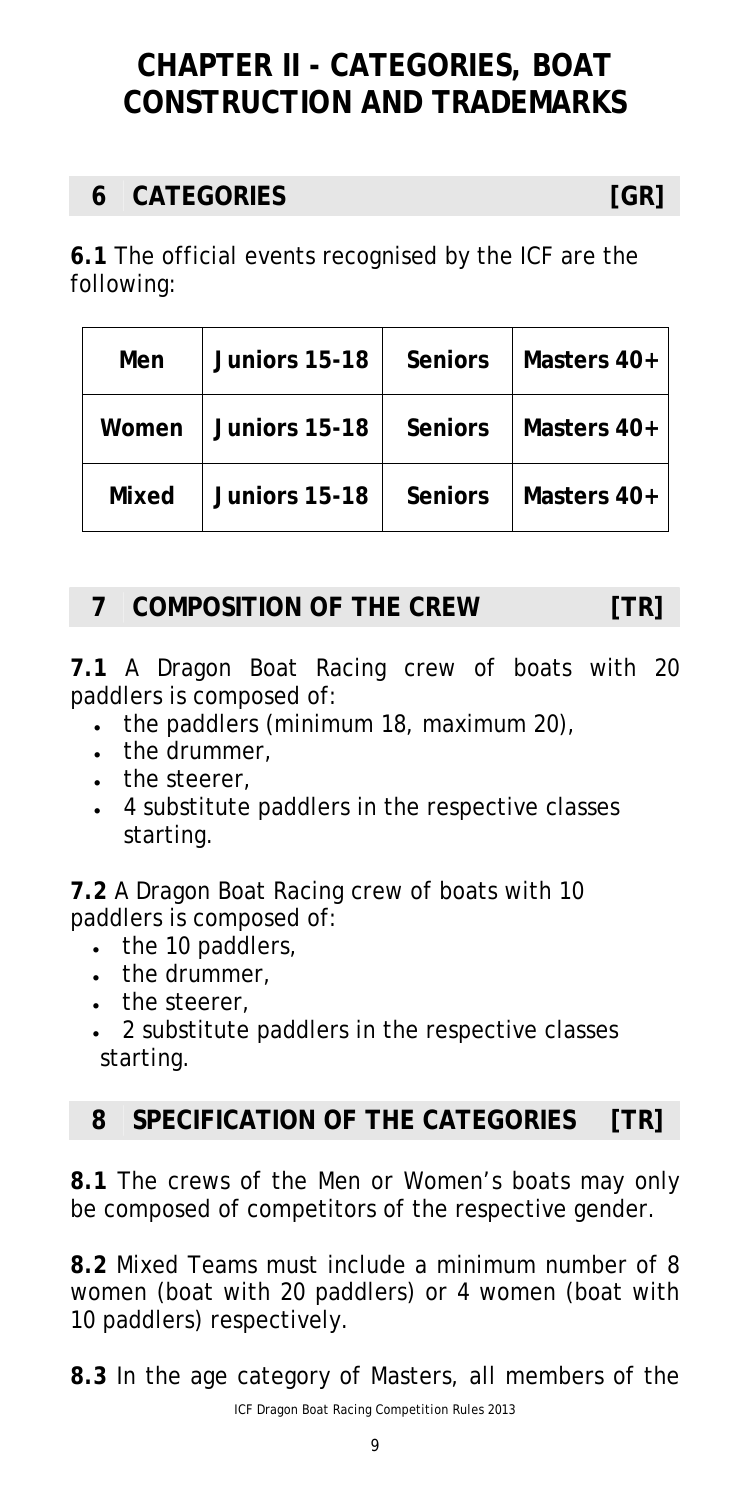<span id="page-9-0"></span>crew must have reached the Masters age.

**8.4** The drummer can compete in this year that his/her fifteenth birthday falls in. The drummer need not be of the same gender or age of the respective category.

**8.5** The steerer can compete in this year that his/her eighteenth birthday falls in. The steerer need not be of the same gender or age of the respective category.

#### **<sup>9</sup>REQUIREMENTS FOR INTERNATIONAL DRAGON BOAT RACING COMPETITIONS [TR]**

**9.1** The National Federation hosting the international competition is in charge of providing two boats for each lane established at the race course and two substitute boats. For international competitions ICF standard class boats are not required.

**9.2** The National Federation hosting the event has to take care and guarantees, that the same type of boats is provided for all crews and the difference of weight between the boats utilised in a race may not exceed **3%.** 

**9.3** The National Federation hosting the event has to take care that sufficient repair material for the Dragon Boats included to the boat pool is provided.

| THE DRAGON BOAT AND ITS |      |
|-------------------------|------|
| <b>ACCESSORIES</b>      | [TR] |

**10.1** The limitation of the measurement of "ICF standard class" boat is:

Length: 12.49 m without head and tail

Width: 1.16 m measured from the outer margin

Height: 0.55 m measured from the middle of the boat

**10.2** The standard weight amounts 250 kg minimum without drum, drum chair, steering paddle, dragon head and dragon tail. Equalisation weights must be attached in the boat in the case of weight differences from the minimum weight of dragon boats.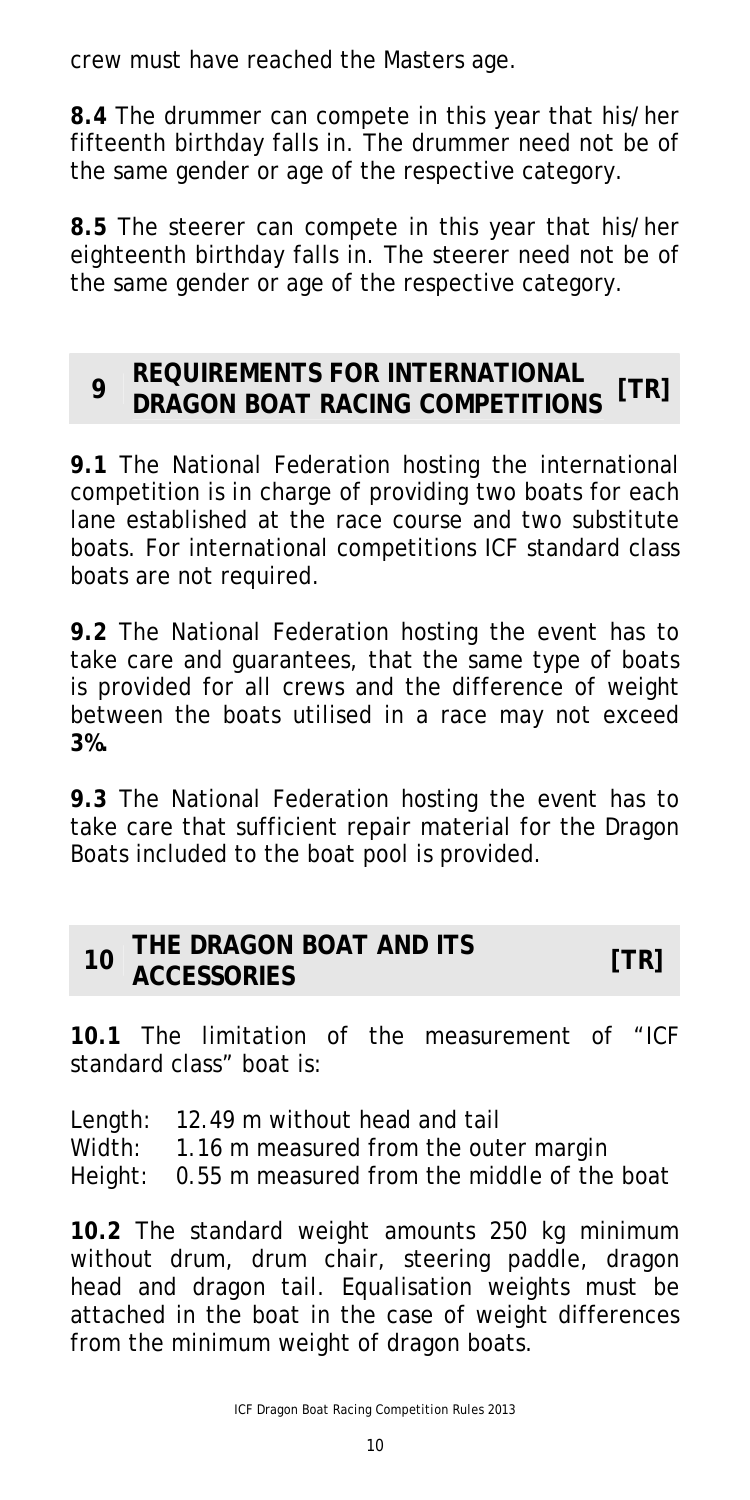<span id="page-10-0"></span>**10.3** Modifications regarding the form and measures of the Dragon Boat are not allowed.

**10.4** The "ICF standard class" boat is existing as a onepiece and two-piece version.

**10.5** A Dragon Boat in principle is wearing the Dragonhead, the Dragon tail, the drum and the drum chair. Exemptions i.e. due to technical reasons on the race course must be applied for by writing to the ICF Dragon Boat Racing Committee and approved at least 4 weeks prior to the start of the competition.

**10.6** ICF is providing an authoritative technical specification sheet of the Dragon Boat.

#### **11 THE PADDLE [TR]**

**11.1** The paddle must fit the respective ICF norm provided in the authoritative technical specification sheet of the paddle.

**11.2** The paddles of all competitors must fit the ICF paddle standard.

**11.3** The length of the paddle amounts to between min. 105 cm and max. 130 cm.

**11.4** The material of which the paddle is made may be chosen freely (wood, carbon etc.).

**11.5** Snatch bands and edge protection made of adhesive tape are allowed, also the adaptation of the shaft to the body height.

#### **12 BOAT AND PADDLE CONTROL [TR]**

The boat and paddle control shall be conducted by the Boat Measurer as mentioned in the list of officials prior to the competition. Only equipment approved by this official may be used in the competition.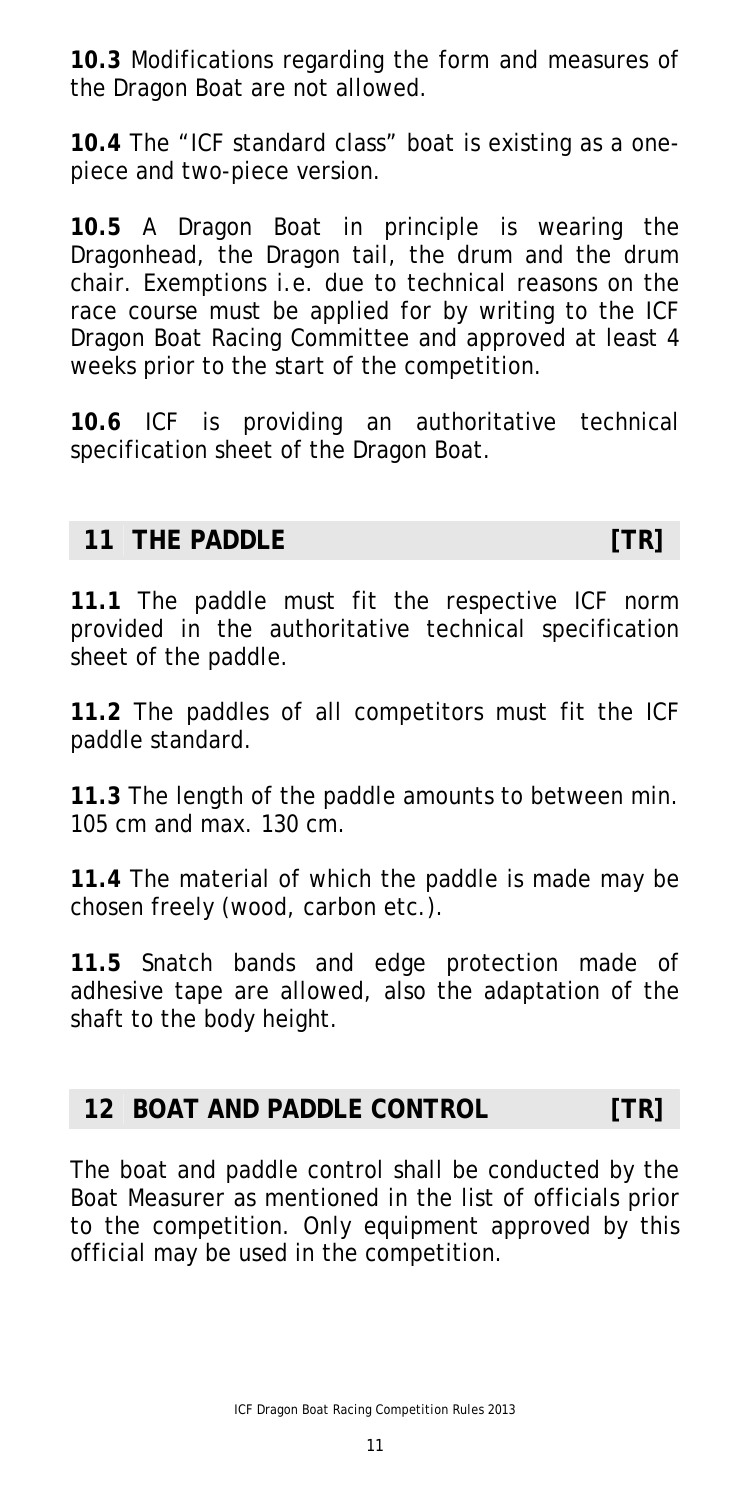#### <span id="page-11-0"></span>**13 TRADEMARKS [GR]**

**13.1** Boats, accessories and clothing may carry trademarks, advertising symbols and written text.

**13.2** All advertising material should be placed in such a way that it does not interfere with competitors' identification and does not affect the outcome of the race.

**13.3** The advertising of tobacco smoking and strong spirit drinks will not be accepted.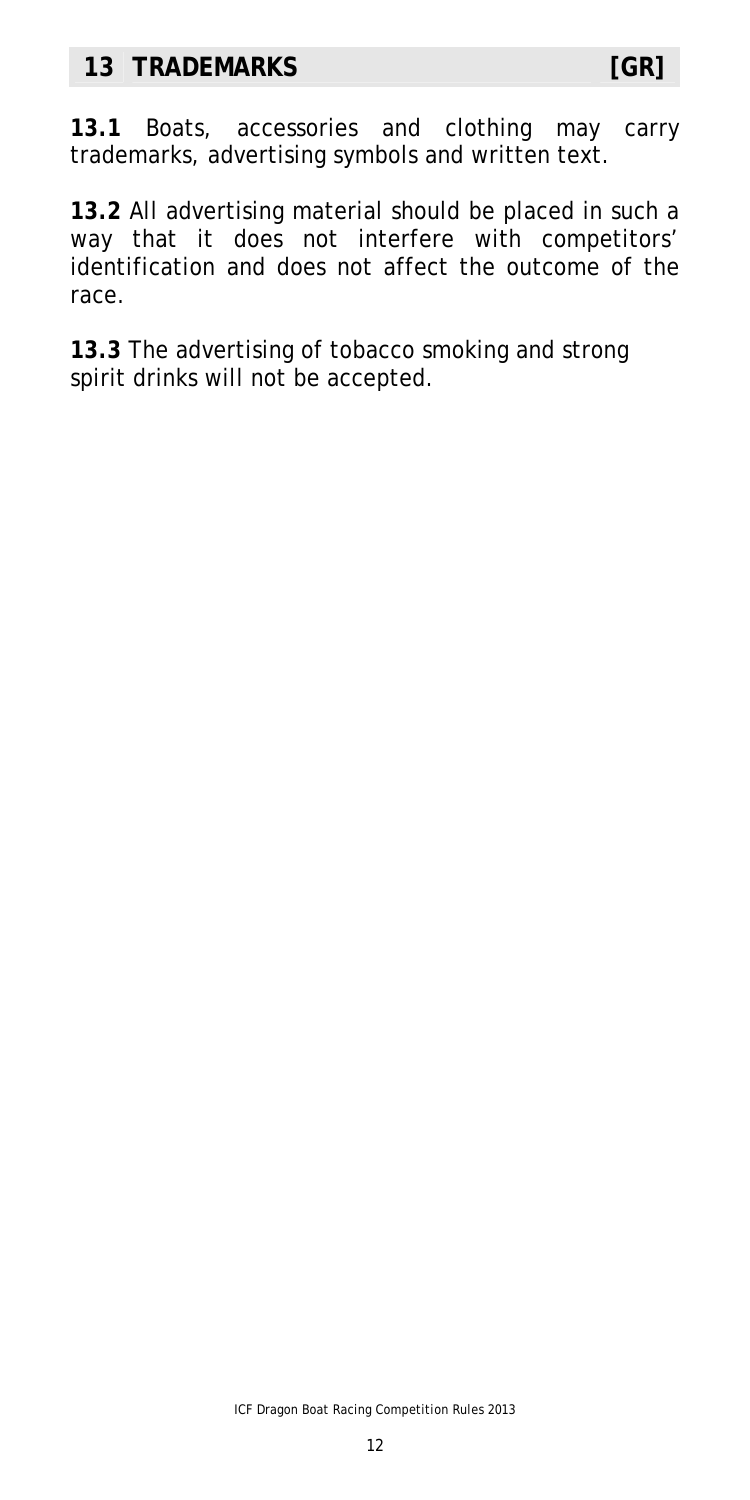# <span id="page-12-0"></span>**CHAPTER III - ORGANISATION OF THE COMPETITIONS**

#### **14 OFFICIALS [GR]**

#### **14.1** Officials:

International competitions are to be supervised by:

- 1) Chief Official
- 2) Technical Organiser
- 3) Competition Manager
- 4) Boat Marshal
- 5) Starter/s
- 6) Aligner/s
- 7) Course Umpire/s
- 8) Turning Point Umpire/s
- 9) Finishing Line Judge/s
- 10) Timekeeper/s
- 11) Boat Measurers
- 12) Announcer
- 13) Medical Officer
- 14) Media Officer

**14.2** If circumstances permit, one person may function in two of the above positions.

**14.3** Unauthorised person must not enter any official's area unless the Competition Committee or the Jury sends for officials or team officials in order to solve problems.

**14.4** Competition is managed by a Competition Committee consisting of:

Chief Official Competition Manager One additional person

**14.5** The additional person may be one of the officials listed in 14.1 providing their duty is at or near the finishing line at all times. This person is appointed by the Competition Manager. Two members of the Competition Committee must be in possession of a valid International Dragon Boat Racing Official card.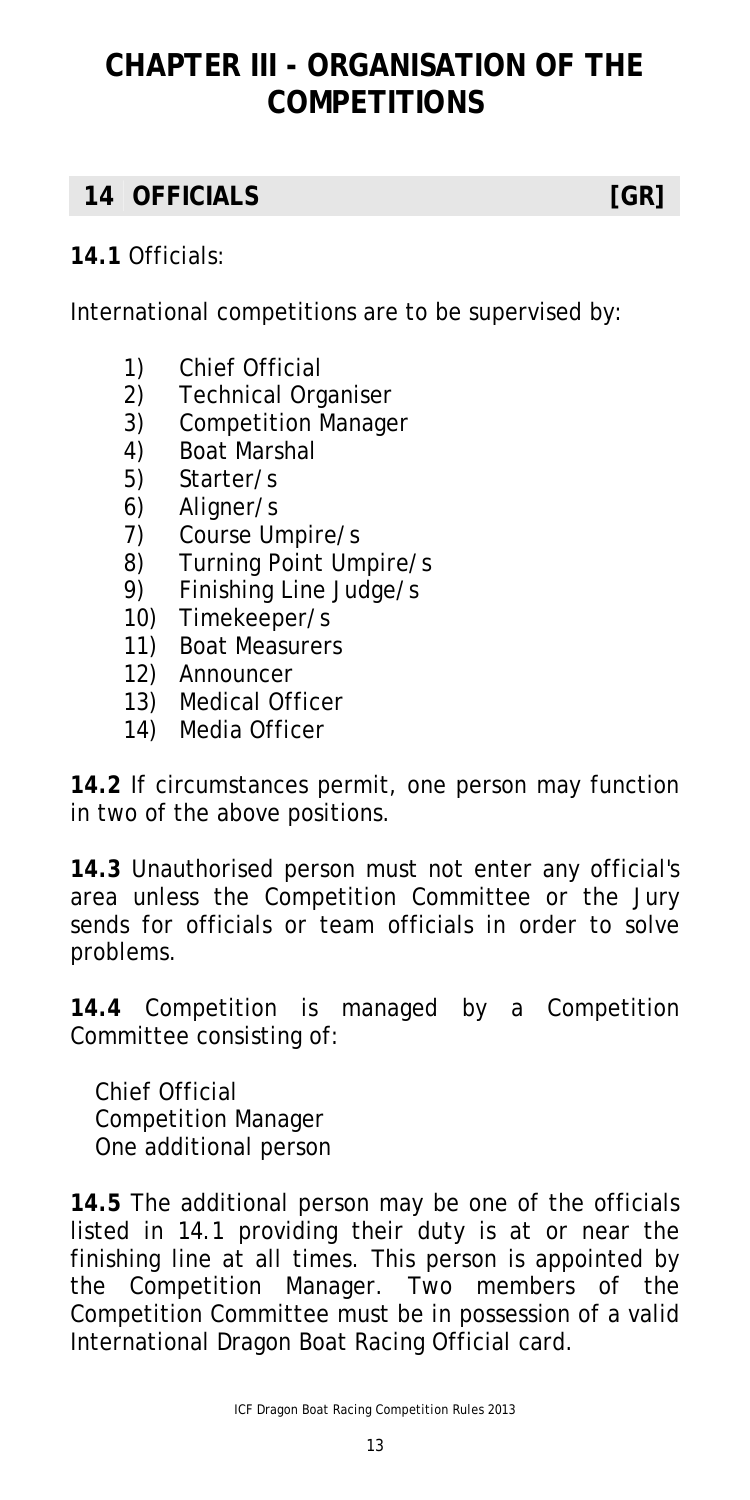<span id="page-13-0"></span>Procedure for becoming an ICF Dragon Boat Racing Official:

#### **15.1 Examination:**

1. Examination Organisation

- Officials Examination is organised at every World Championships if there is sufficient interest.

- In case out-of-World Championships examinations, only Continental Associations or National Federations are entitled to apply to hold an examination. This is done together with the application for the Competition Calendar using a form established by the ICF and published on the ICF website.

Application deadlines are the same as for the International Competition Calendar. The Examination Calendar is published on the same date as the International Competition Calendar.

#### 2. Examination Candidates

Only National Federations are entitled to nominate candidates for examination at least 30 days before the examination.

The applications must be sent to the ICF Headquarters on the special form designed by the ICF and published on the ICF website. ICF Headquarters is forming a database and forwarding the list of names to the Respectful Committee Chair.

#### 3. Examination Procedure

A sub-committee consisting of two members, appointed by the ICF Technical Committee Chair, will hold this examination.

The examination will be carried out in English language for officials who wish to be considered as officials for ICF Competitions and will be based on the knowledge of the ICF Statutes, the ICF Competition Rules and practical experience.

If people take the examination in one of the other official languages, they may not be considered to officiate at ICF Competitions.

#### 4. Officials' Cards

After completion of the examination the Respective Chair completes the ICF Official Examination Report and sends it to the ICF Headquarters, where the Official's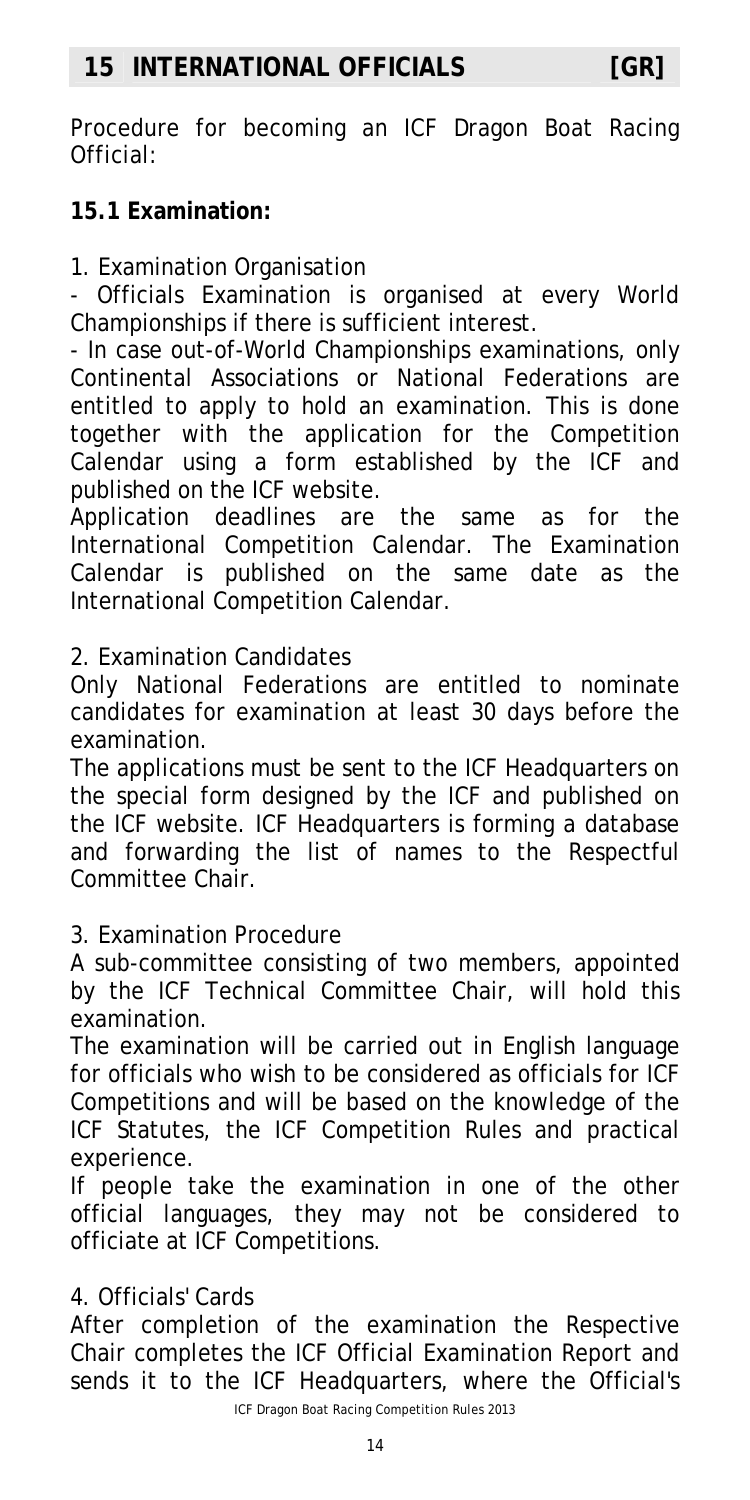<span id="page-14-0"></span>cards for those who passed the exam are issued and sent to the National Federations.

#### 5. Validity and Renewals

Validity and renewals are subject to the Technical Chairs' criteria. If the Officials' Card expires, is lost or destroyed a 20 euro fee for renewal will be charged.

#### **15.2 Financial Responsibility**

National Federations are financially responsible for their Officials (before and after the examination).

For every candidate applied for the examination, a National Federation will be charged 20 €. Total Invoice will be sent to a National Federation in the period between 30 October and 30 November for the current year.

If a National Federation is applying for an examination out of World Championships, the Federation concerned will cover the examination organization costs including living and travelling expenses of the examiners.

#### **15.3 Nomination and Appointment of the Officials for ICF Events**

Only National Federations are entitled to nominate Officials for ICF Events.

The deadline for submitting proposals is the 1st of January in the year of the event.

The nominations are submitted to the Respective Technical Committee Chair (with a copy to the ICF Headquarters). The Chair will present a list of Officials to the Competition Commission for their approval by the 1st of March.

#### **<sup>16</sup>DUTIES OF THE COMPETITION COMMITTEE [TR]**

#### **16.1** The Competition Committee must:

a) supervise the competition,

b) in the event of inclement weather or other unforeseen circumstances which make it impossible to carry out the competition, postpone the competition and decide on another time when it may be held,

ICF Dragon Boat Racing Competition Rules 2013 c) hear any protests that may be made and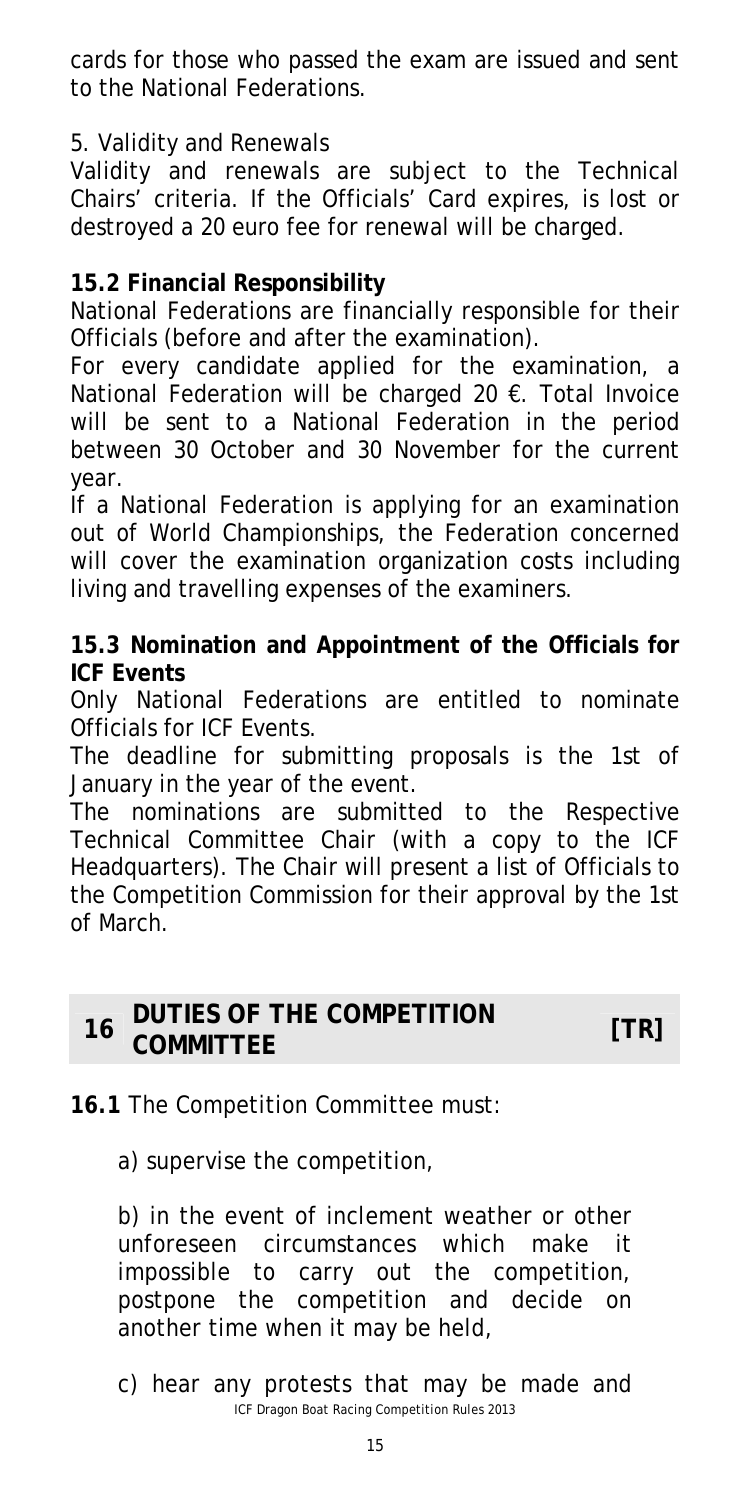<span id="page-15-0"></span>settle any disputes that may arise,

d) decide matters concerning disqualification in cases where the regulations are broken during a race,

e) base its decisions on the ICF Dragon Boat Racing Rules,

f) before any decision is made regarding an alleged infraction of the rules, hear the opinion of the Umpire who controlled the race in which the infraction was said to have occurred. The Committee is to seek the opinion of other officials supervising the race, if it is felt to be of importance in clearing up the alleged offence.

**16.2** The Competition Committee may impose penalties in accordance with the ICF Statutes i.e. disqualification for a longer period than the duration of the competition in question.

#### **17 DUTIES OF THE OFFICIALS [TR]**

**17.1** The *Chief Official*, who is also the Chairperson of the Competition Committee, decides on all matters arising during the actual contest, which are not dealt with in these rules. The chief official is appointing the chief positions of officials prior to the competition.

**17.2** The *Technical Organiser* deals with the complete technical electronic equipment of the Regatta-Course. (Automatic start system / Photo/Timing system / Scoreboard / Radio connections / Boat traffic before and during the races / Boat checking, etc.)

**17.3** The *Competition Manager* supervises the races and is responsible for ensuring that the programmes are followed without unnecessary delay. He/She shall inform the officials concerned punctually before a new race starts. He/She has to deal also with the good function of the competition administration of the races. (programme, drawings results, technical documents, boat control, press, protests, etc.) He/She shall make certain that the announcer gives all necessary information about the races such as the start order, the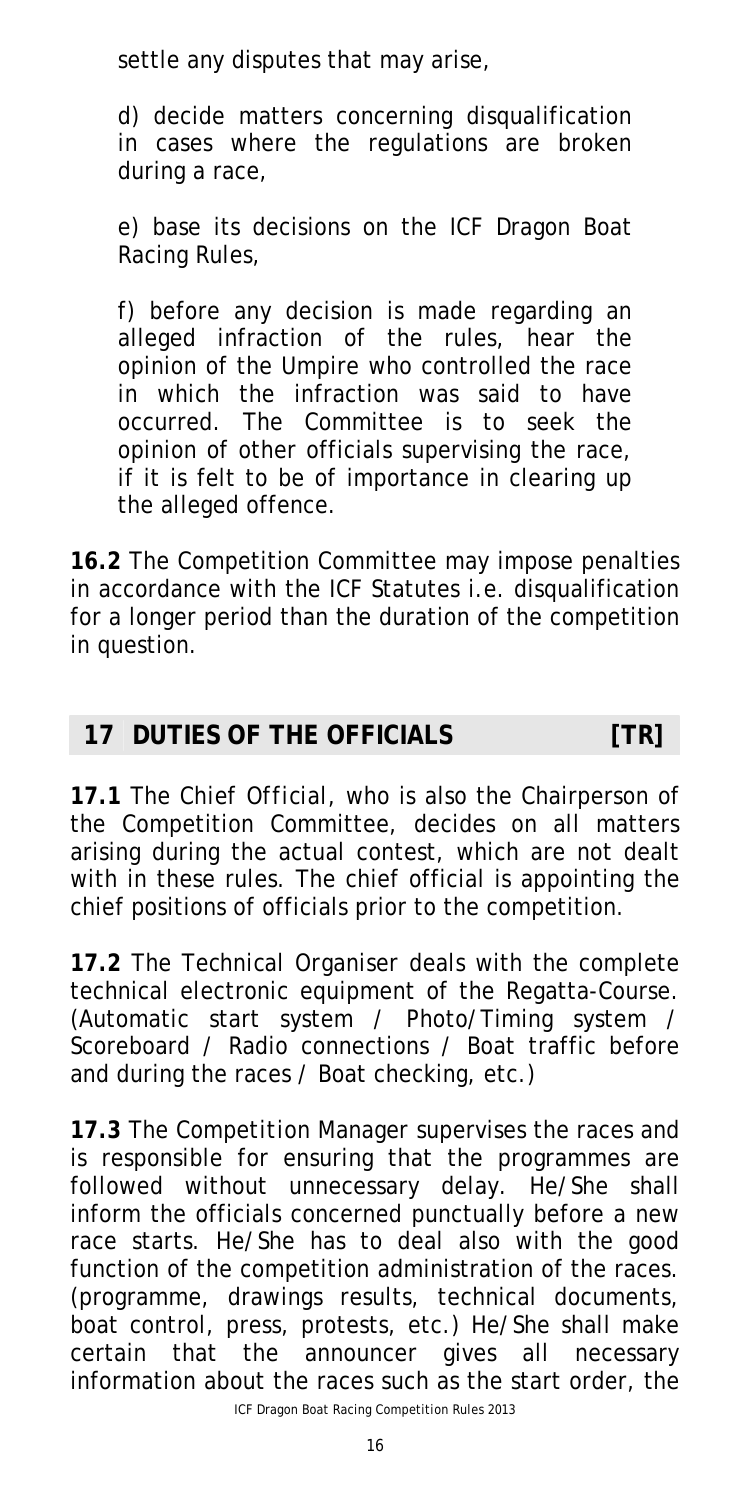name of any competitor failing to start and the results.

**17.4** The *Boat Marshal* is dividing the crews into the respective boats and announcing the race lanes. He/She ensures that the teams are directed to enter the boat at least at the end of the deadline prior to the start of the respective race as fixed on the day prior to the competition by the competition committee and published officially to the team leaders and are undocking.

**17.5** The *Starter* decides all questions concerning the start of the races, and is alone responsible for decisions as to false starts. His/Her decision is final. He/she will communicate in the English language. He/She shall see that the starting equipment is in good working order. He/She shall communicate with the Competition Committee and after having received a signal from them that all is ready, he/she shall order the competitors to their places and carry out the start according to the racing **rules**.

**17.6** The *Aligner* brings the boats to the starting line with least possible delay, to check the competitor's attire and the competition number of the boats. When all boats are aligned he/she shall notify the starter by raising a white flag. He/She will communicate in the English language.

**17.7** The *Course Umpire* supervises the compliance of the rules during the race. If the rules are broken, the Umpire shall report immediately the infraction to the Competition Committee.

a) If the Umpire has to report an infraction of the rules he/she shall show a red flag after the race and shall make a written report before the next race takes place. In such a case, the Competition Committee shall make known its decision about a disqualification immediately and before the result of the race is announced.

*b)* If there is no infraction to report, the Umpire shall show a white flag. *c)* In races of 200m, 250m, 500 m and 1000 m the Umpire shall follow the race in a motorboat.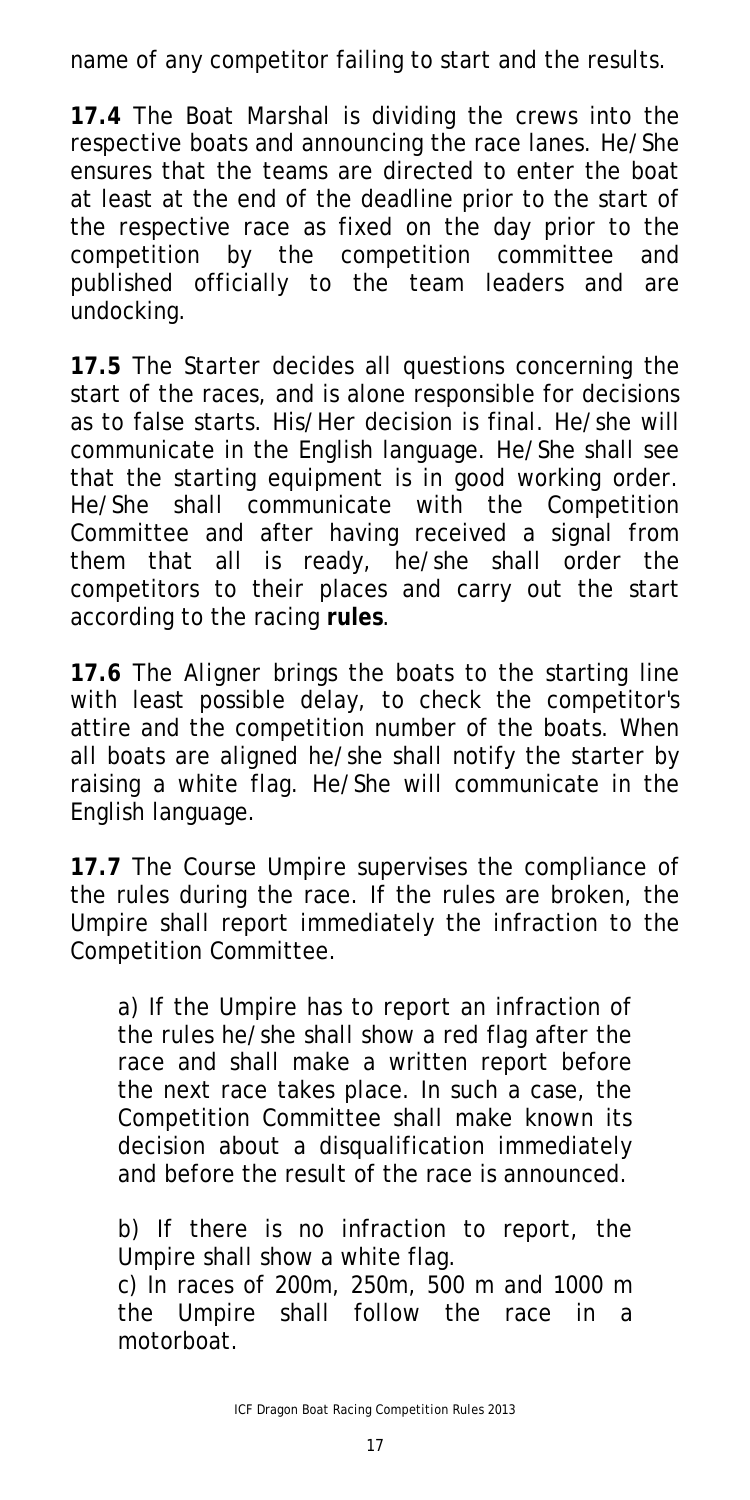*d)* In case of hindrances, the Course Umpire must stop the competition passing all boats in the race and waving the red flag or using a sound signal until all boats have stopped paddling. After this all boats shall return to the start. The Course Umpire shall report immediately the infraction to the Competition Committee.

**17.8** *Turning Point Umpires*: when a race is run along a course with one or more turning points, one or more umpires and one recorder must be stationed at every turning point where they gain the best view of the turn. The Turning Point Umpire shall see the boats turn according to the rules. The recorder shall make a list of all who pass the turning point.

Immediately after race, the Turning Point Umpire shall report to the Competition Committee as to who has turned and if any infraction of the rules has taken place.

**17.9** *Finishing Line Judges* decide the order in which the boats have passed the finishing line. The judges shall be placed in a position where all lanes at the finish line can be clearly seen.

If the judges differ regarding the placing of two or more boats, the dispute, in the absence of photo finish, shall be decided by a simple majority. In the case of equal voting, the Finishing Line Chief Judge has the casting vote.

When a photo finish is used the result determined by the Finish Line Judges shall be compared with it, with the photo finish or video-finish being decisive. Video films are not a substitute for photo finish or videofinish.

**17.10** The *Timekeepers* are responsible for recording the times. This shall be done by means of stopwatches or suitable electronic equipment.

*a)* It is the responsibility of the Chief Timekeeper to ensure that the timing equipment is working correctly. The Chief Timekeeper shall divide the work amongst the timekeepers.

 At the end of each race, he/she shall compare the official times with the other Timekeepers and immediately inform the Competition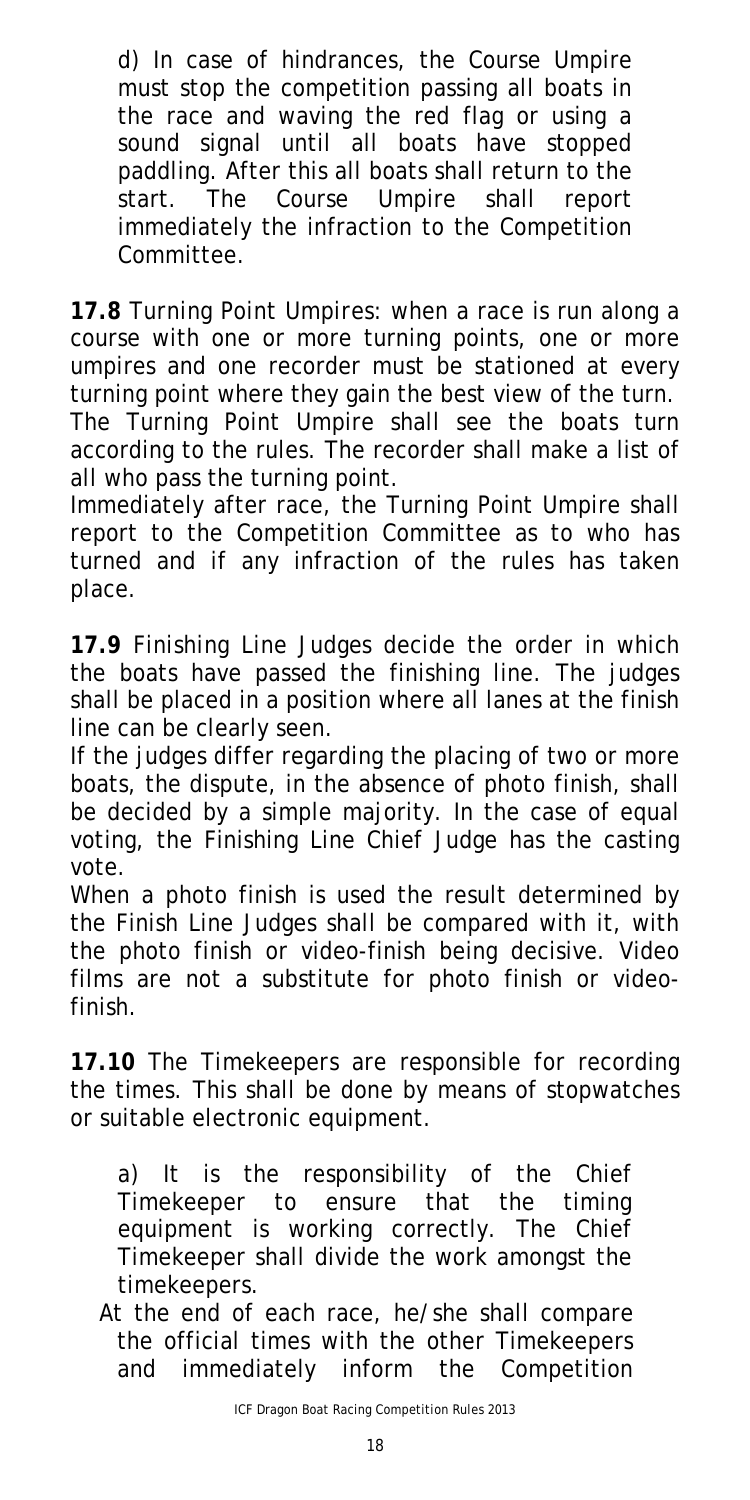<span id="page-18-0"></span>Manager on them.

*b)* Timekeepers may also officiate as Finish Line Judges.

**17.11** The *Boat Measurer* shall assist the Technical Organiser prior to the start of the competition to test the boats taking part in the races. Should any of the boats not fulfil the ICF requirements concerning classification, they shall be excluded from the competition. He/She is responsible to oversee that the boats are in proper condition during the competition and conduct the boat and paddle control during the competition.

**17.12** The *Announcer* shall, on the instructions of the Competition Manager, announce the start of each race, the order of starting and the position of the competitors during the race. After the race is finished, he/she will announce the results.

**17.13** The *Media Officer* must supply all necessary information to the representative of the media about the races and its progress. He/she is authorised therefore to ask information from the different officials who must also procure for him/her as soon as possible copies of the official results and official communications.

**17.14** The *Medical Officer* supervises the Anti-Doping procedures during the competitions and is responsible for medical matters occurring during the competitions.

**17.15** In World Games and World Championships all officials must be recognised International ICF Dragon Boat Racing Officials, with valid Dragon Boat Racing International Official card.

#### **18 INVITATIONS INVITATIONS I**

**18.1** An invitation to an international competition shall contain the following information:

- a) Time and place of the competition
- b) Situation and plan of the course(s)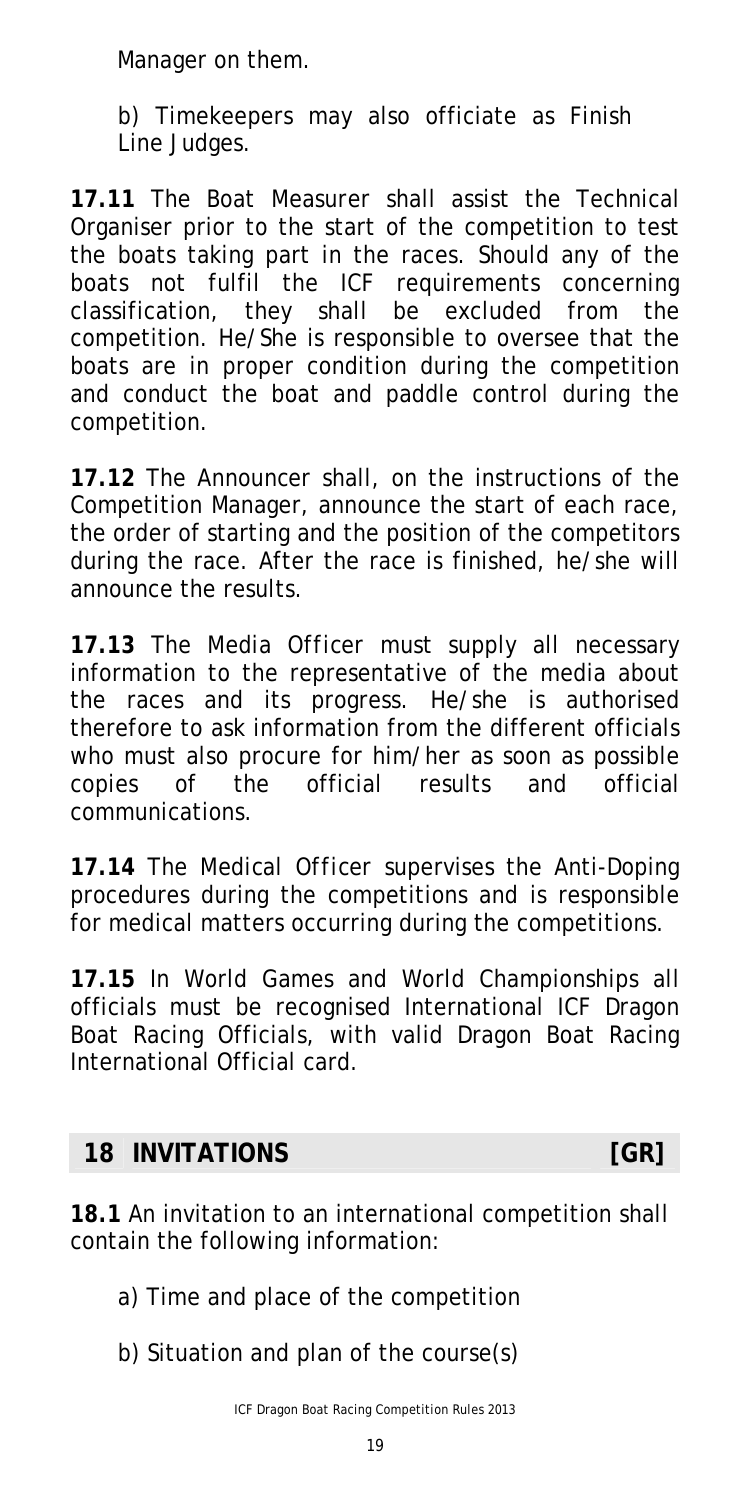<span id="page-19-0"></span>c) Classes, categories, events and distances of races

d) Sequence and starting times of races

e) Minimum depth of water

f) Address to which entries should be sent including electronic mail contacts

g) Last date for receiving preliminary and nominated entries

h) Information about accommodation opportunities including costs

i) Information about registration fee

**18.2** An invitation shall be sent two (2) months before the competition latest.

#### **19 ENTRIES [GR]**

**19.1** Entries for an international competition can only made through the National Federation in accordance with the regulations given in the invitation.

**19.2** An entry shall always contain the following information:

- the name of the club or National Federation to which the competitor/s belong,
- the classes, categories, events and distances in which the team proposes to compete
- first name and surname of each competitor together with the date and place of his/her birth and his/her nationality. On the entry form for Junior Championships in addition to the name and surname, nationality, sex, also the date and place of birth, name of his/her club must be given by the team leader who must produce documentary proof such as passport, identity card or similar document with photograph, confirming the age of the competitor.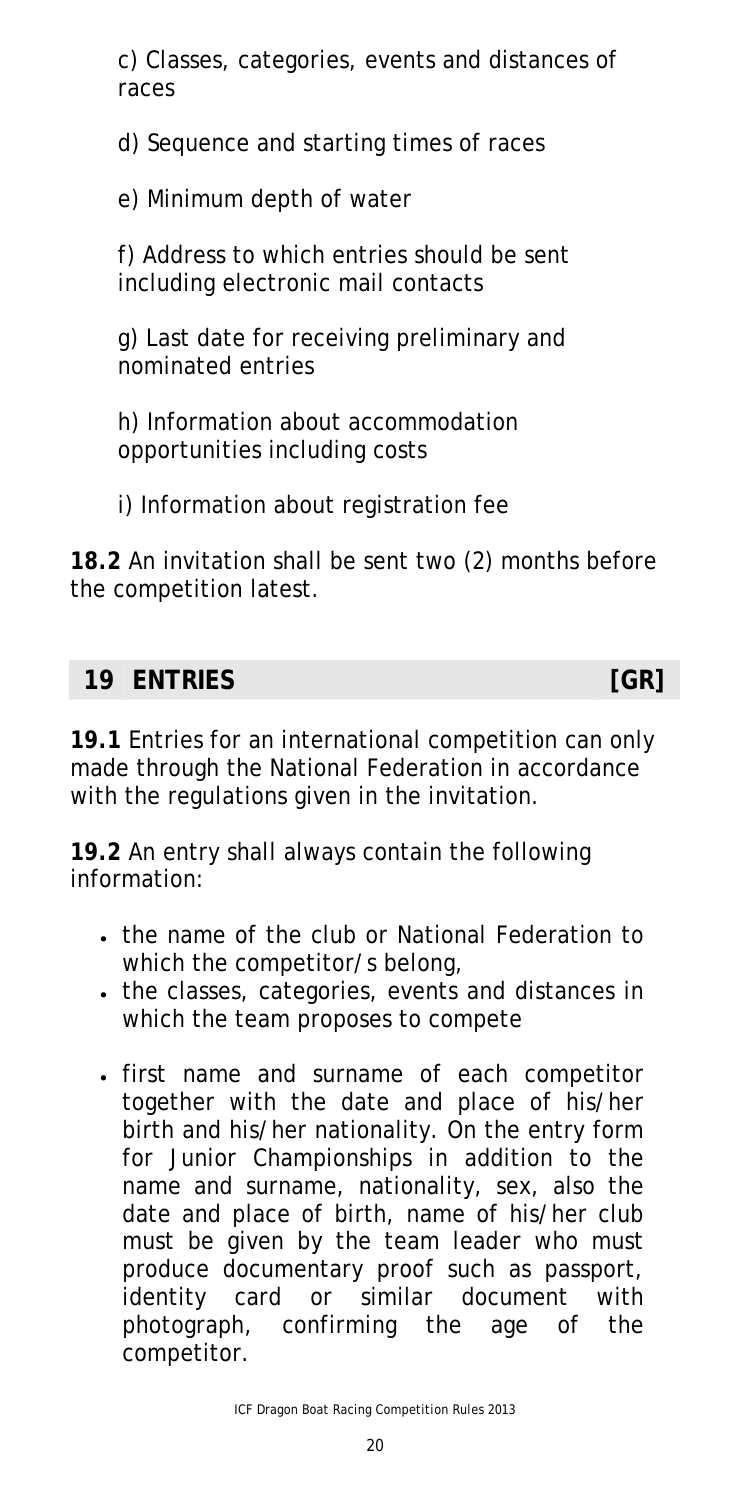<span id="page-20-0"></span>**19.3** All entries should be in writing.

**19.4** Late entries cannot be accepted.

**19.5** When making their entries Federations must give the colours of the clothing worn by the competitors and these colours must not be changed during the competition.

| 20 ACCEPTANCE OF ENTRIES AND |     |
|------------------------------|-----|
| <b>PROGRAMME</b>             | IGR |

**20.1** Applications for entry must be answered within 48 hours of receipt.

**20.2** The entry is valid only if the payment of the entry fee is received until the deadline set.

**20.3** No later than 24 hours before the first race of the competition, the programme shall be available at the competition venue, including the names of the crews, the starting time and order, the race schedule and the division system.

**20.4** At least 12 hours before the first race of the competition, the team leader's meeting is to be held. The organisers will describe the competition course and all other arrangements, which should be adhered to for the duration of the competition. The Chief Official will describe the competition programme and ask for any changes to the entries.

**20.5** After the team leaders' meeting has been closed no modifications in the final entry list including the names of the competitors including the names of the substitutes will be allowed.

#### **<sup>21</sup>ALTERATIONS OF ENTRIES AND WITHDRAWALS [TR]**

**21.1** The composition of the crew may be chosen from the final entry list without any restrictions during the competitions in this category.

**21.2** The withdrawal of an entry is allowed at least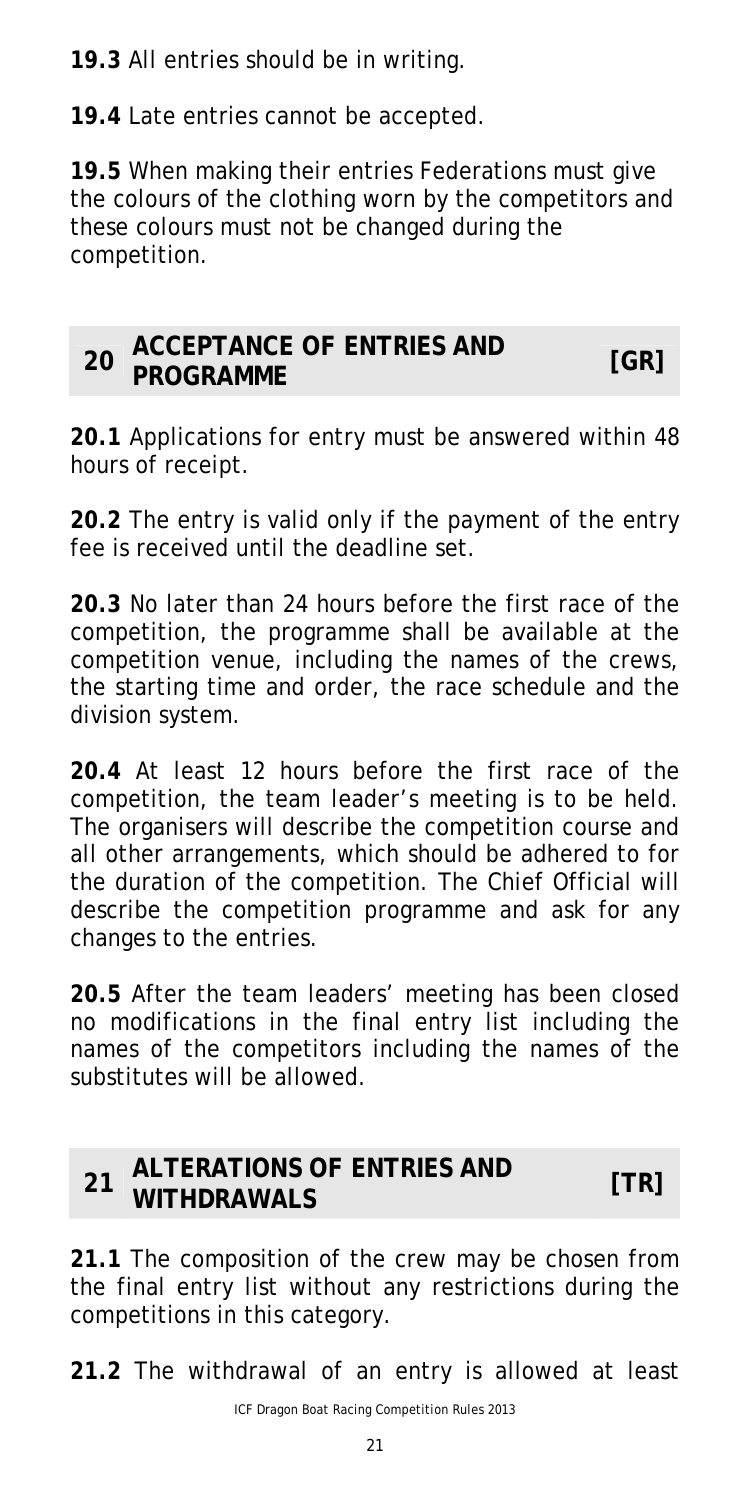<span id="page-21-0"></span>during the team leaders meeting and is considered final and no renewed entry of the same crew is allowed. The entry fee will not be reimbursed in the case of withdrawal.

#### **<sup>22</sup>ALTERATIONS IN THE SEQUENCE OF EVENTS [TR]**

**22.1** The sequence of races given in the invitation, and the intervals between the races as given in the racing Programme, are binding on the organisers. In international competitions alterations cannot be made unless the Chief Official, then competition committee and respective team managers or national representatives at the competition give their consent.

**22.2** Alterations during World Championships and World Games rest within the authority of the ICF jury.

#### **<sup>23</sup>RACE COURSE / TECHNICAL INSTALLATIONS [TR]**

**23.1** The race course:

For races up to 1000 meters, the course shall be straight and in one direction.

The depth of the water at the entire course shall be at least two (2) meters.

The width of the lanes shall be minimum 9 meters, maximum 13.5 meters.

There must be a number of 6 lanes.

An area minimum 10 meters to both sides must be included.

**23.2** The race course must be marked by a clear routing. The marks (balloons, buoys etc.) must not exceed a distance of 50m. The last respective mark must be set at or at and 1m behind the finish line and marked especially (e.g. flag or great buoys). Both start and finishing lines shall be marked with red flags at the two sides.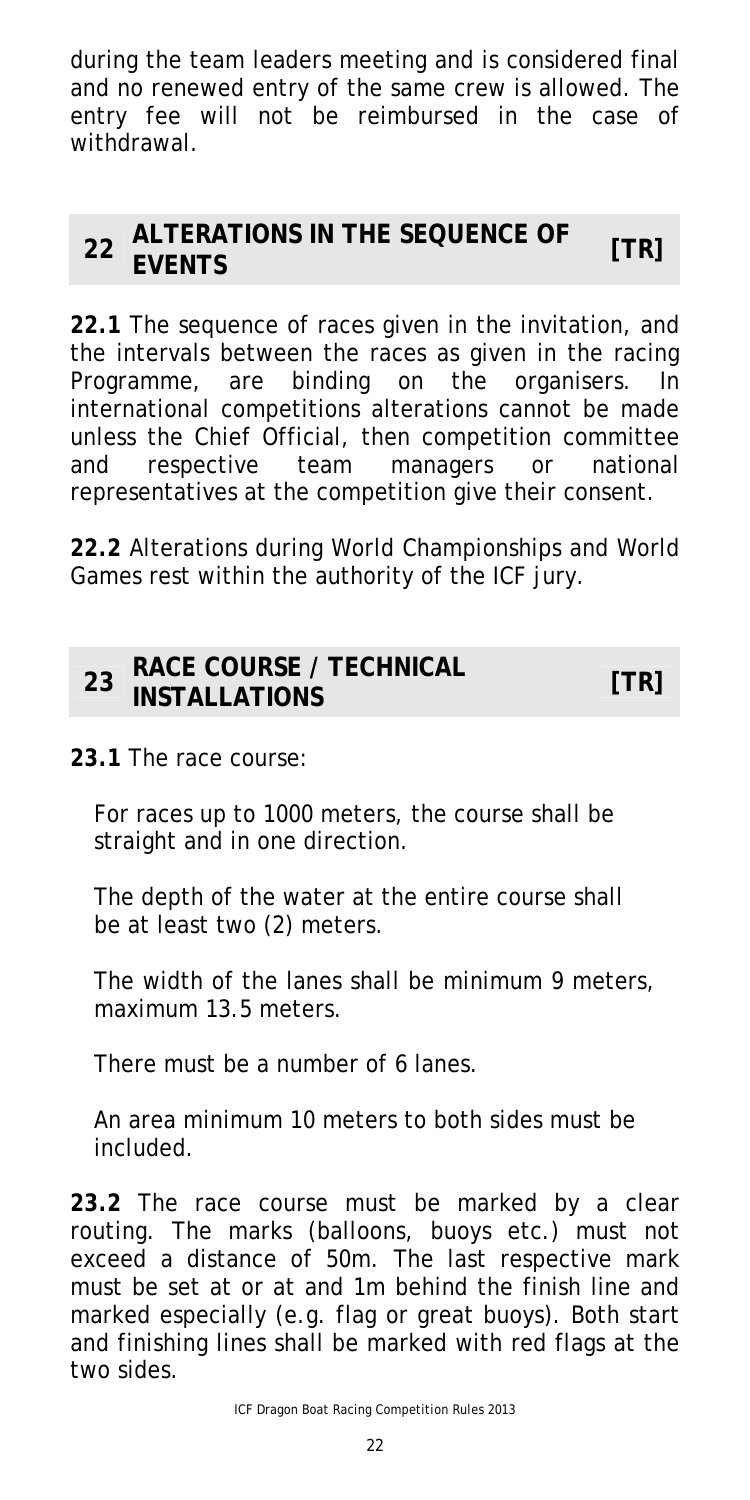<span id="page-22-0"></span>**23.3** In the 200m, 250m, 500m and 1000 meters races, the lanes shall be marked with buoys or floats. The distance between the buoys along the length of the course shall not exceed 25 meters.

**23.4** The last buoys must be marked from No 1 to 6 from left to the right as seen in the direction of the race, with the number placed on the buoy in such a way as to be clearly visible from the finish tower. The numbered buoy is to be on the corresponding competitor's right hand side as he/she passes it and also clearly visible to him/her. The buoys should be fixed no closer than 1 meter and not further than 2 meters behind the finish line

**23.5** The start and finish lines must run at 90 Degrees to the lanes.

**23.6** The National Federation hosting the competition must take care that all technical installations for the competition committee and their supporters are available and serviceable.

**23.7** The race course and its installations must be checked two days prior to the competition at latest by the chief official or a representative appointed by the ICF Dragon Boat Racing Committee and a member of the ICF Dragon Boat Racing Committee.

**23.8** There must be start pontoons occupied with starting assistants' boat holders. Alternatively there may be fixed starting cords or starting pontoons to be held by the steerer.

#### **24 SAFETY REGULATIONS [TR]**

**24.1** Rescue boats occupied with qualified rescue professionals must be present supervising the race course during the complete competition.

**24.2** The entrance and exit on the catwalks must be designed in that way that any risk of injury is excluded.

**24.3** During the competition one physician minimum with emergency education and ambulance vehicles with respective rescue staff regarding the number of participants must be present.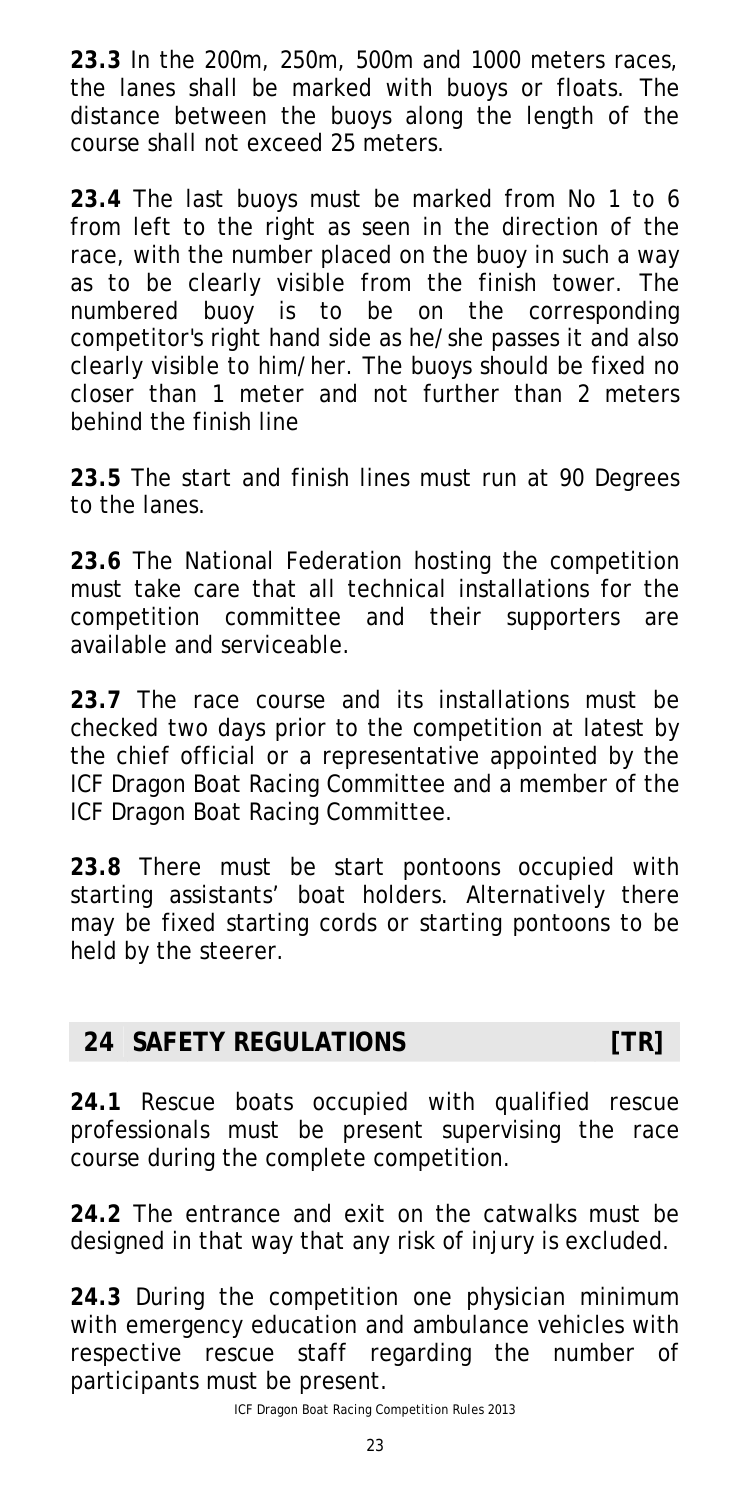**24.4** During the event an ambulance station must be prepared and manned permanently.

**24.5** The team leaders undertake to pass the safety instructions received during the team leaders meeting to the members of their teams and take care of their observation.

**24.6** The athletes are responsible themselves to fit sanitarily the sport-specific requirements of the competition.

**24.7** Participants who have not yet reached the age of 18 years must present a written declaration of agreement of the legal guardian and a medical certificate of their health. The respective heads of delegation are responsible for that.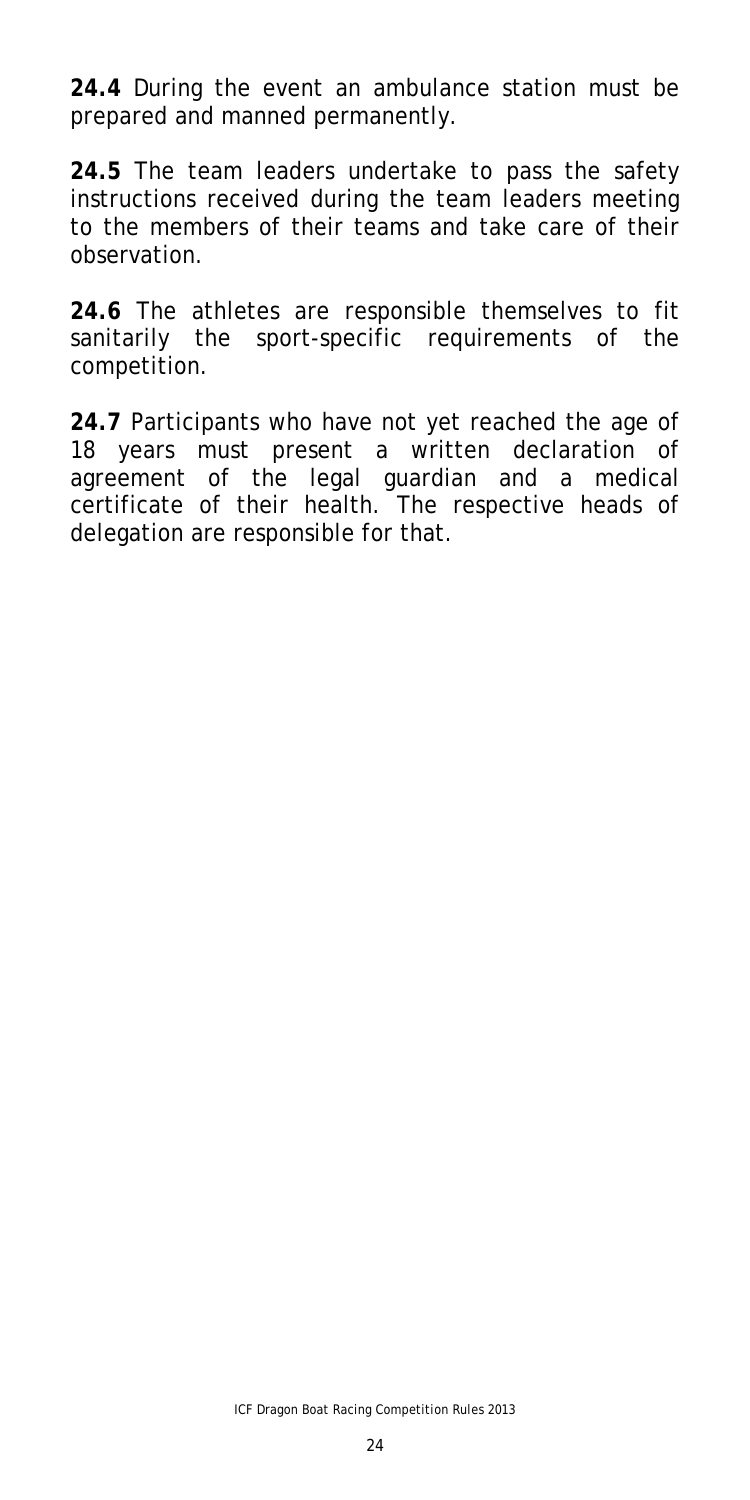# <span id="page-24-0"></span>**CHAPTER IV - RACING REGULATIONS**

#### **25 MEANS OF PROPULSION [TR]**

**25.1** Dragon Boats shall be propelled solely by means of single bladed paddles.

**25.2** The paddles may not be fixed on the boats in any way except the rudder-paddle at the helm of the boat.

**25.3** A Dragon Boat must be paddled in a sitting position.

#### **26 BOARDING PHASE [TR]**

**26.1** After the call of the chief boat marshal but 20 minutes prior to the official starting time the team must notify to the chief boat marshal.

**26.2** After this timeline each team must stand prepared for attendance and ID control by the boat marshal.

**26.3** The teams must make their appearance in equal sports clothing.

#### **27 STARTING PHASE TRI**

**27.1** The starting phase includes the justification of the boats up to the starting signal and confirmation of the correct start by aligner or the starter.

**27.2** Each crew must arrive at least five minutes prior to starting time in the range of vision and earshot to the starter and on instruction bring the boat to the starting position.

**27.3** To control the presence of the teams by the starter the teams must attract attention to themselves by raising the hand of the respective steerer.

**27.4** The crews must follow the instructions of the starter.

ICF Dragon Boat Racing Competition Rules 2013 **27.5** The crews must not delay the start. In other cases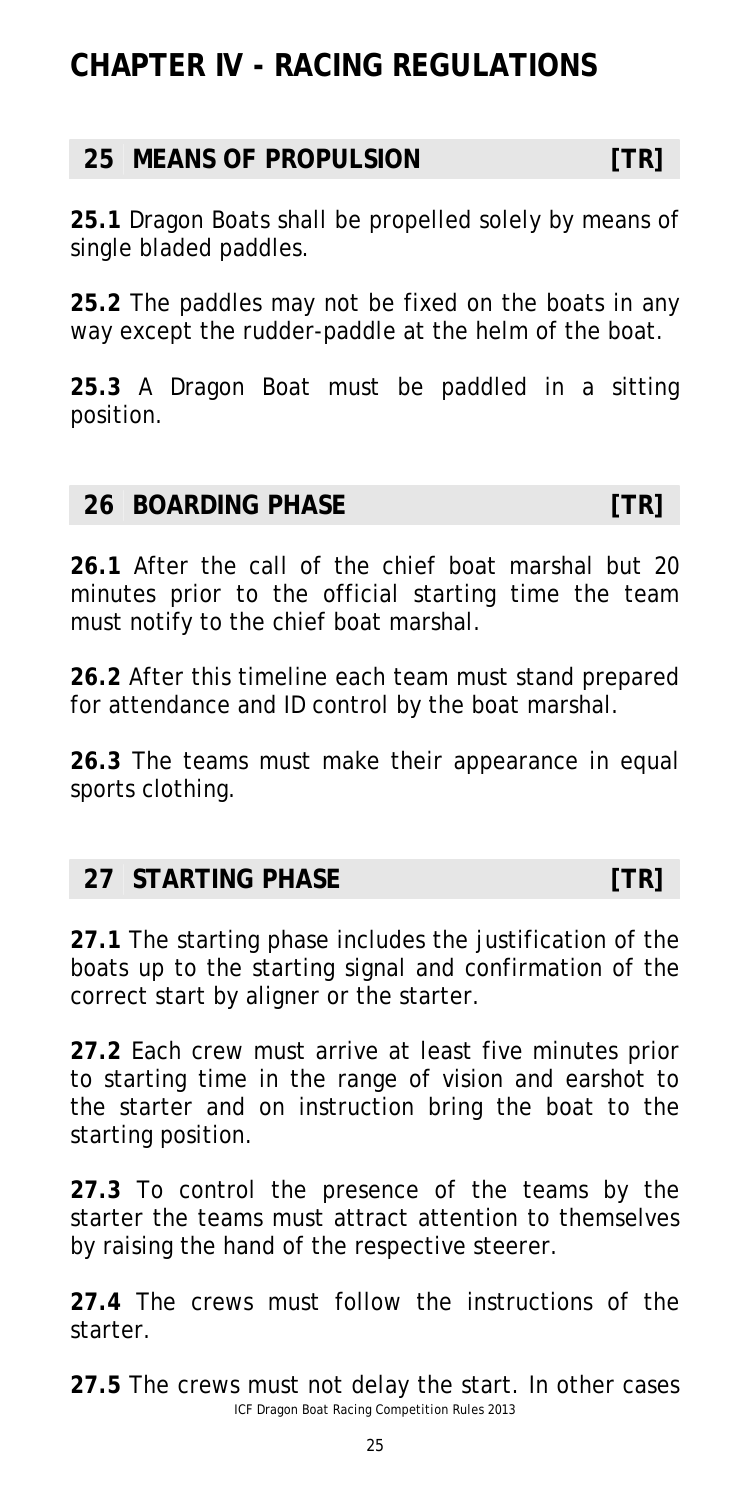<span id="page-25-0"></span>they will be warned and then disqualified by the starter.

**27.6** The starting command sounds: Attention, Go". Alternatively to "Go" there may be used a starting pistol or horn.

**27.7** If a crew for technical reasons is not ready for the start, the drummer must signalise this by waving both arms with the drumming sticks. The starter will decide about a delay of the start.

**27.8** Beginning to paddle prior to the complete ending of the start command is considered to be a false start. In principle such a race must be stopped and re-started again.

**27.9** If a race is stopped this must be shown obviously by several signal tones. In addition the judges' boats will across the race course as long as all boats have stopped.

**27.10** The crews must immediately paddle back to the start in the case of a race having been stopped and prepare themselves for a new alignment.

**27.11** After a false start every crew of the respective heat will be warned. If there is a second false start in the same heat, any crew causing this second false start will be disqualified. If a crew is causing a second false start in the next heats of the respective race it will be disqualified.

**27.12** A proper start will be signalised by the starter by raising a white flag.

**27.13** Two substitute paddles may be carried and be substituted during the race.

**27.14** The steerer has the duty to check in the marshalling area prior to the race the helm. Damages of the helm must be reported to the chief boat marshal.

#### **28 RACE PHASE TRI**

ICF Dragon Boat Racing Competition Rules 2013 **28.1** The race phase includes the passing of the race course from the starting line up to the reaching of the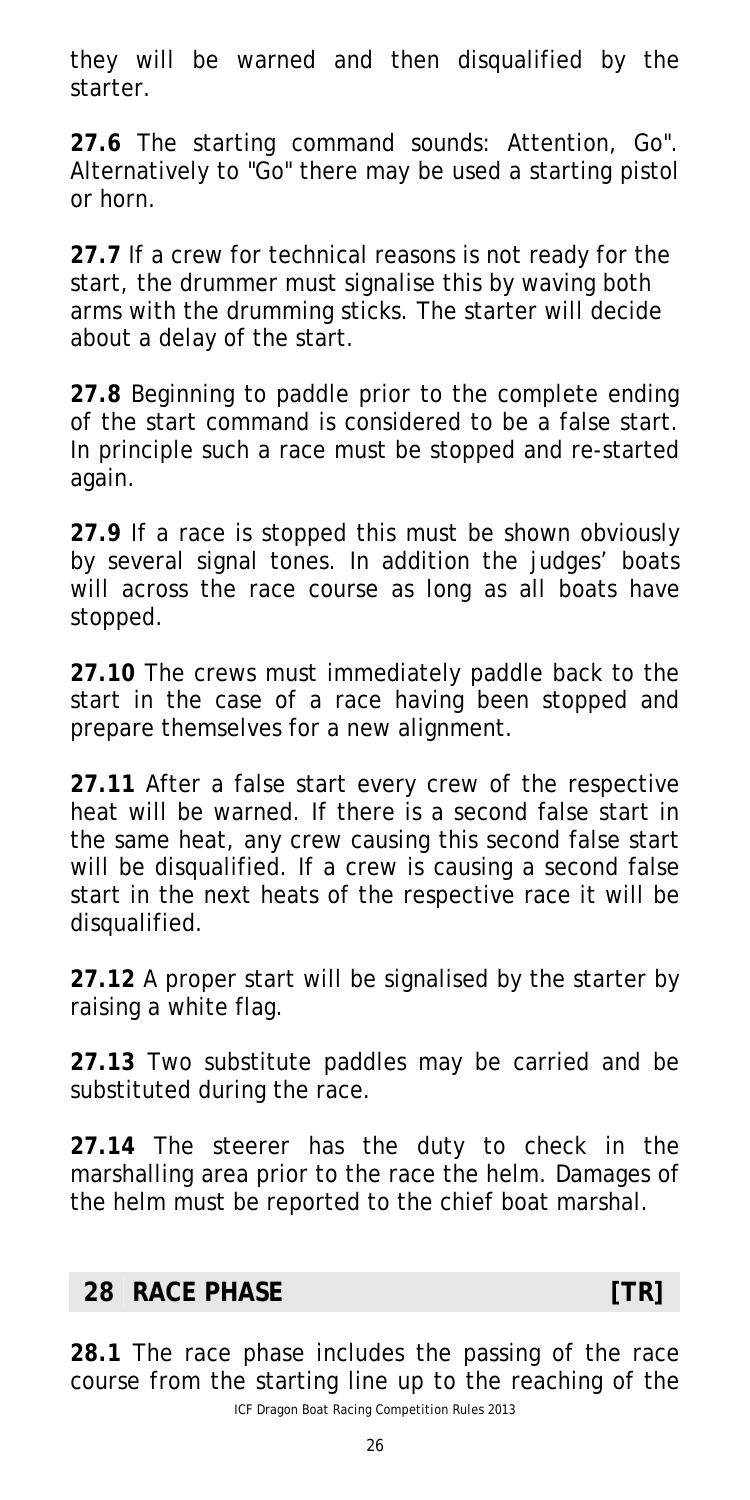<span id="page-26-0"></span>finish line.

**28.2** The course umpires are controlling the race progress.

**28.3** All races must be supervised followed by two umpire boats minimum.

**28.4** The crews must keep the centre of the lanes. The crew will be called to order two times and then finally be warned if a strong deviation from the course occurs. If the team is not correcting the course after the final warning the respective team may be disqualified by the Competition Committee after receiving the respective report by the course umpire.

**28.5** The Competition Committee will decide in the case of collisions of two or several boats during a race about non-certification or new start and/or disqualification of one or several crews. In principle every race must be finished as long as there is no danger for the participants.

**28.6** A crew must conduct and finish its race in the same lane in which it started.

**28.7** During the race the drummer has to actively beat the drum.

#### **29 INTERRUPTION [TR]**

**29.1** The Course Umpire has the right to interrupt a correctly started race if unforeseen hindrances arise. Such an interruption may be effected by the course umpires with a red flag and sound signal. Competitors must immediately stop paddling and await further instructions.

**29.2** The Competition Committee shall decide about the starting time of the new race.

#### **30 FINISH PHASE** [TR]

**30.1** The boat has finished the race when its dragonhead crosses the finish line with all crew members in it.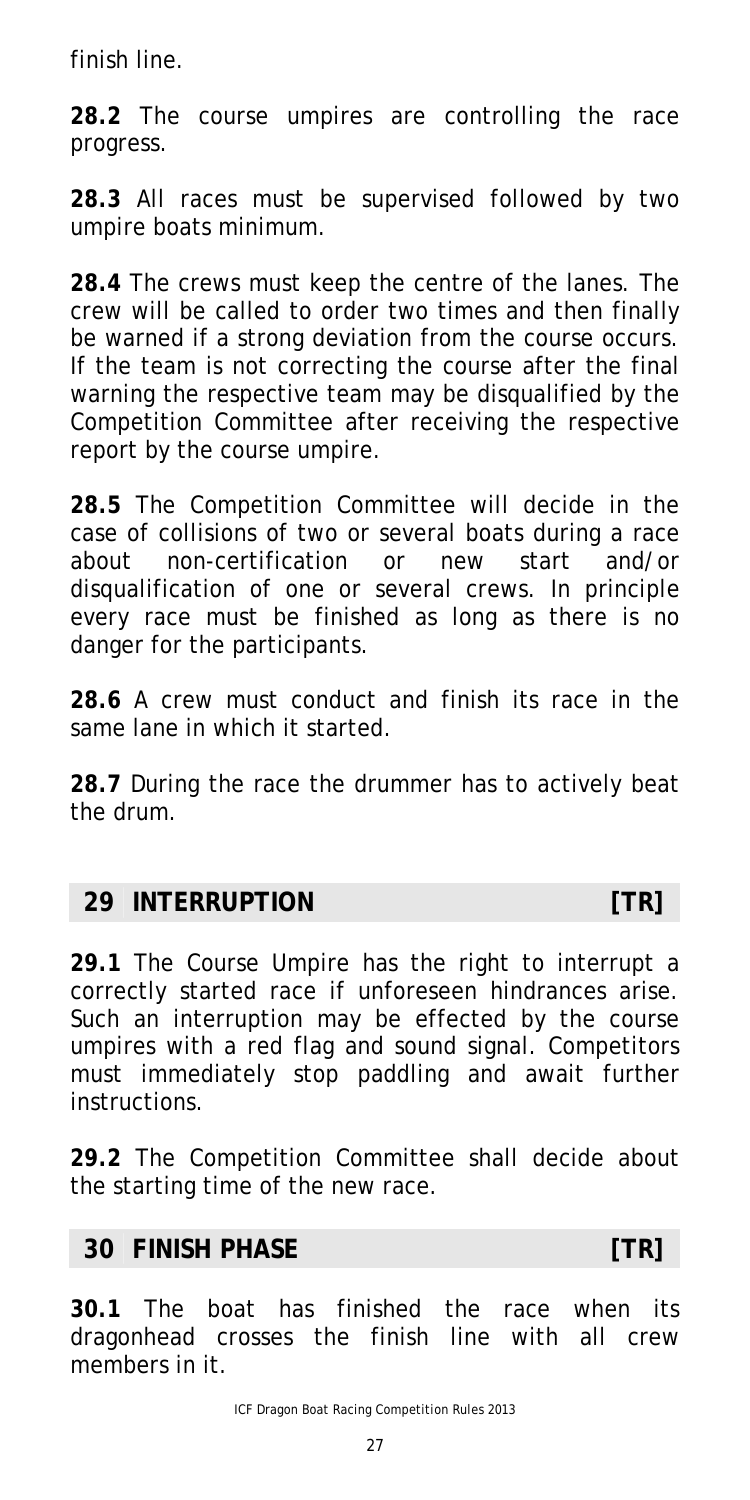<span id="page-27-0"></span>**30.2** The chief finish judge evaluates the order of the finish running in.

**30.3** The crossing of the finish line must be signalised by an acoustic signal. The correct race will be confirmed by the course umpires by raising a white flag. The incorrect race will be signalised by the red flag.

**30.4** If two or more boats reach the finishing line at the same time they are awarded the same classification in the final. In case of a dead heat finish for any position, which determines the advance to the next level of the competitions, the following rules will apply:

**30.5** Whenever there are sufficient number of lanes available in the next level of the competitions, drawing of lots will determine to which race these boats will advance. If it is possible it may use also the outside lane.

**30.6** Wherever there are not enough lanes available there will be a re-race between the boats.

**30.7** In case of a dead heat in a re-race, drawing of lots will determine the outcome.

**30.8** The exit of the complete crew must be in the marshalling area.

#### **31 EXTERNAL HELP** [TR]

**31.1** External help may not be used during a race. Processing the race with external help may lead to disqualification.

**31.2** Pace making services may not be used during a race. They may lead to disqualification. A Pace making services is considered to be the use of electronic amplifiers from landside (e.g. megaphone). In addition the connection by voice radio is not allowed. An intercom connection within the boat is allowed.

#### **32 WARNINGS [TR]**

**32.1** Warnings are valid for the complete competition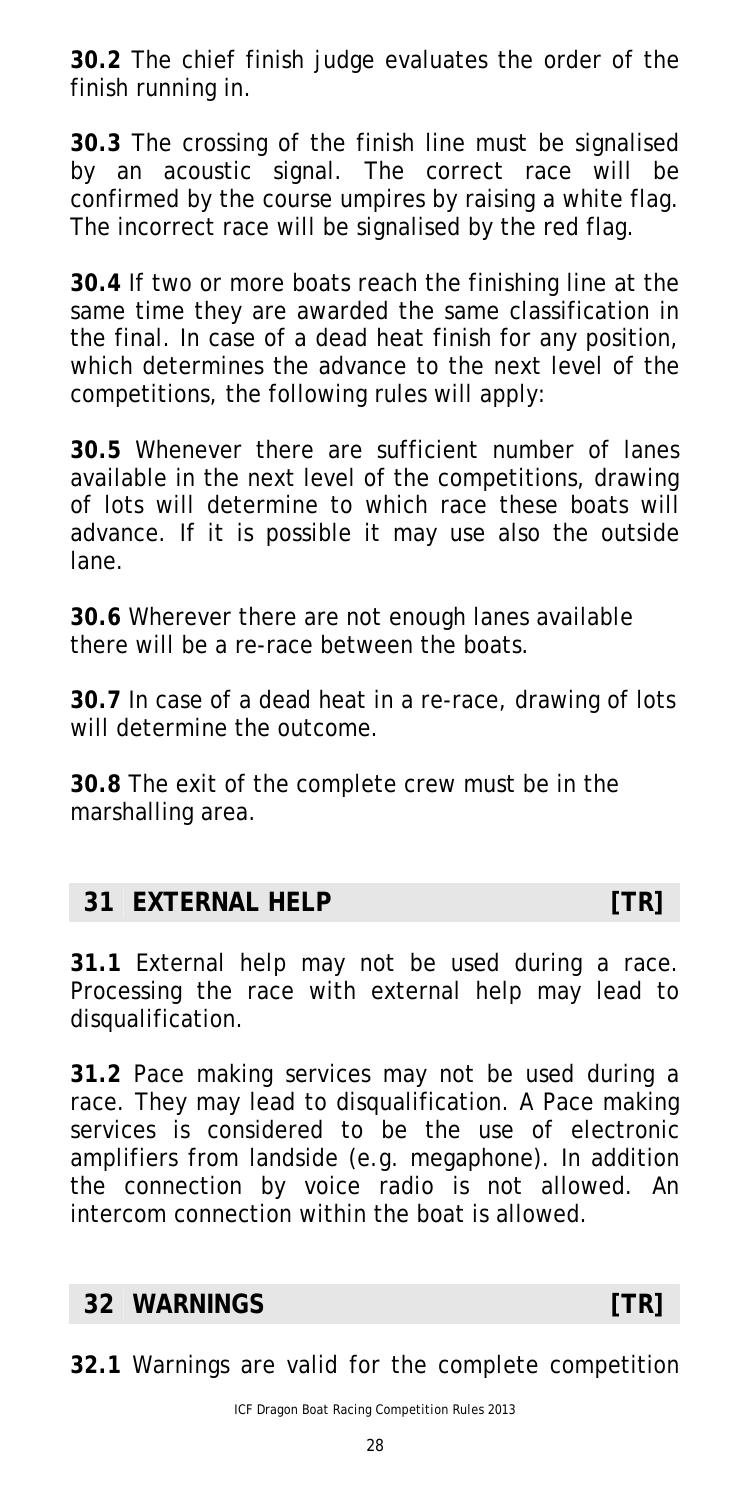<span id="page-28-0"></span>but only for the race distance in which the warning was allocated.

**32.2** Warnings are allocated in the case of:

- crews showing up to the start too late,

- crews leaving their lane during the race,

crews not observing the instructions of the Officials,

- crews causing a false start,

- crews disturbing the process of the race by unsports manlike or hindering behaviour

- crews not correcting their course after two calls to order,

- crews falling short of the minimum distance between two boats.

**32.3** A crew receiving the second warning during a race will be disqualified.

#### **33 DISQUALIFICATIONS [GR]**

**33.1** Any competitor or crew who or which attempts to win a race by any other than honourable means, or who or which is breaking the racing regulations, or who or which is disregarding the honourable nature of the racing regulations shall be disqualified for the duration of the race concerned.

**33.2** Should a competitor or crew have completed a race in a Dragon Boat, which is shown upon inspection not to conform to the ICF classifications he/she or they shall be disqualified from the race in question.

**33.3** It is prohibited to receive external assistance during a race.

**33.4** No crew may be accompanied along and adjacent to the race course by other boats while the race is in progress.

**33.5** No crew may receive assistance by using objects thrown into the course. Any of the above infractions will result in the disqualification of the competitor(s) concerned.

ICF Dragon Boat Racing Competition Rules 2013 **33.6** The Competition Committee may discipline any competitor, crew or official whose behaviour is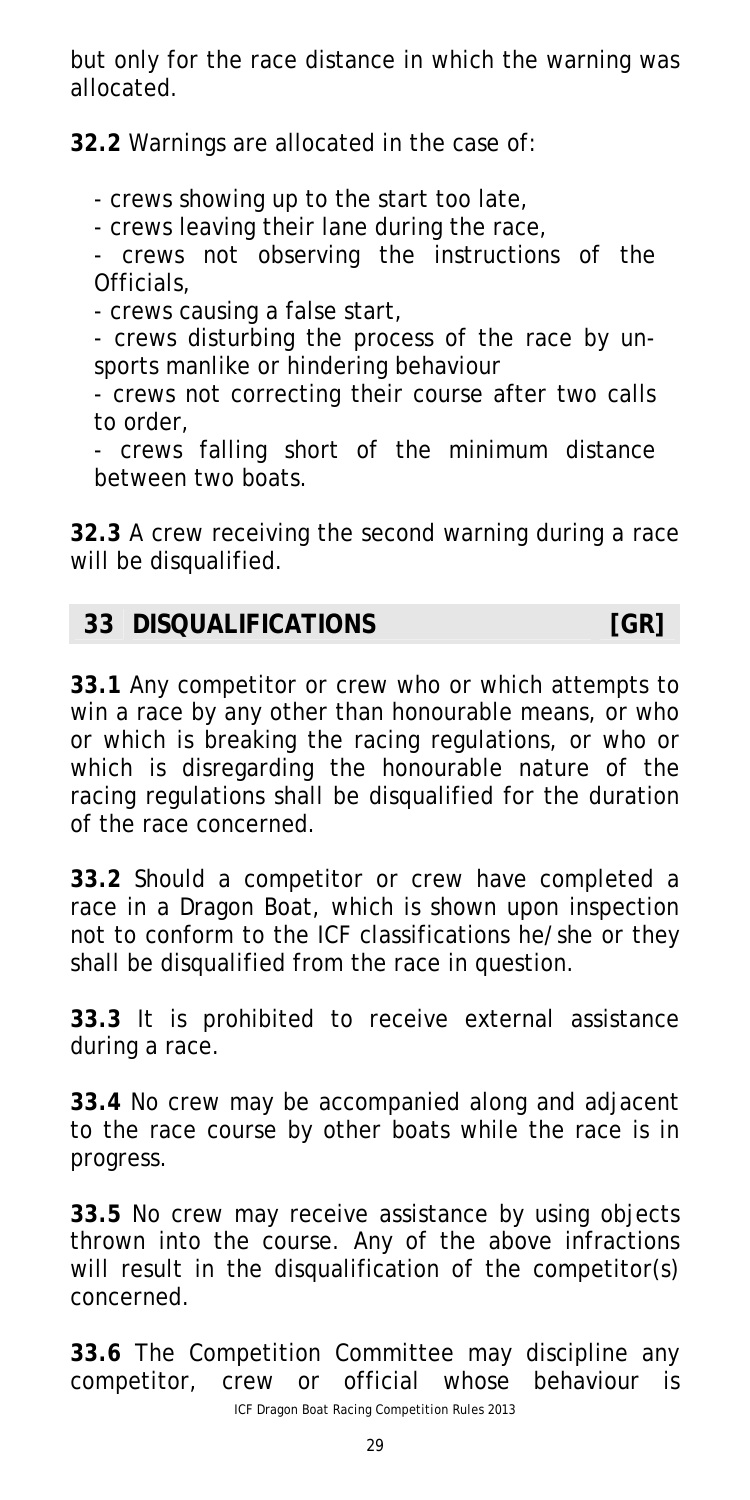<span id="page-29-0"></span>detrimental to the good order and conduct of the competition. The Competition Committee may after repeated action by the offender disqualify him/her or them for that competition.

**33.7** All disqualifications by the Competition Committee have to be confirmed in writing immediately with the reasons. The team leader has to acknowledge the receipt of a copy with the exact time, which is the start of the protest time.

**33.8** In case of disqualification of a competitor due to a doping offense the complete crew shall be disqualified.

#### **34 PROTEST [GR]**

**34.1** A protest against a crew to compete in a race shall be advised to a member of the Competition Committee no later than one hour before the start of the race. A protest made later - within 30 days from the date when the race in question was held - is only permitted if the officials of the association making the protest can prove that the facts on which the protest is based came to their knowledge later than one hour before the start of the race.

**34.2** A late protest shall be referred to the ICF Board of Directors accompanied by the prescribed fee (see below).

**34.3** A protest made during a competition must be addressed to the Competition Committee no later than 20 minutes after the publication of the unofficial result or after the team leader has been informed on the decision against his/hers competitor or team and has signed the receipt.

**34.4** All protests shall be made in writing and be accompanied by a fee of 25 Euros (or unequal amount in the currency of the country in which the race is arranged).The fee will be refunded if the protest is upheld.

**34.5** When a protest or a report is made against an athlete or a team, the team leader of the athlete/team in question shall be presented the protest or report to read.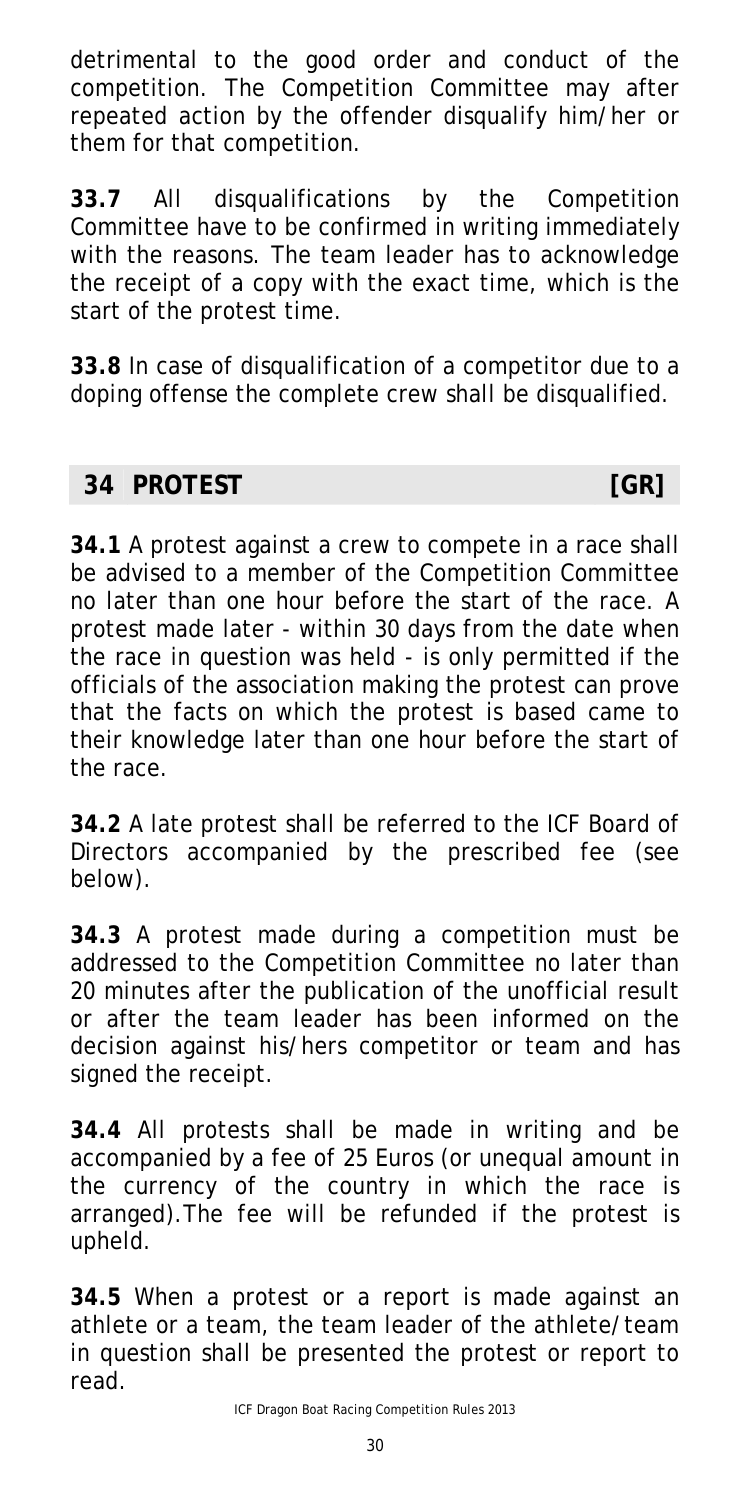#### <span id="page-30-0"></span>**35 APPEAL [GR]**

**35.1** Competitors have the right to appeal against a decision of the Competition Committee to the ICF through their National Federations against a decision of the Competition Committee, within 30 days from the date when the race was held.

**35.2** The appeal shall be accompanied by a fee of 25 Euros. The fee will be refunded if the appeal is upheld. The ICF Board of Directors shall pronounce the final decision.

ICF Dragon Boat Racing Competition Rules 2013

31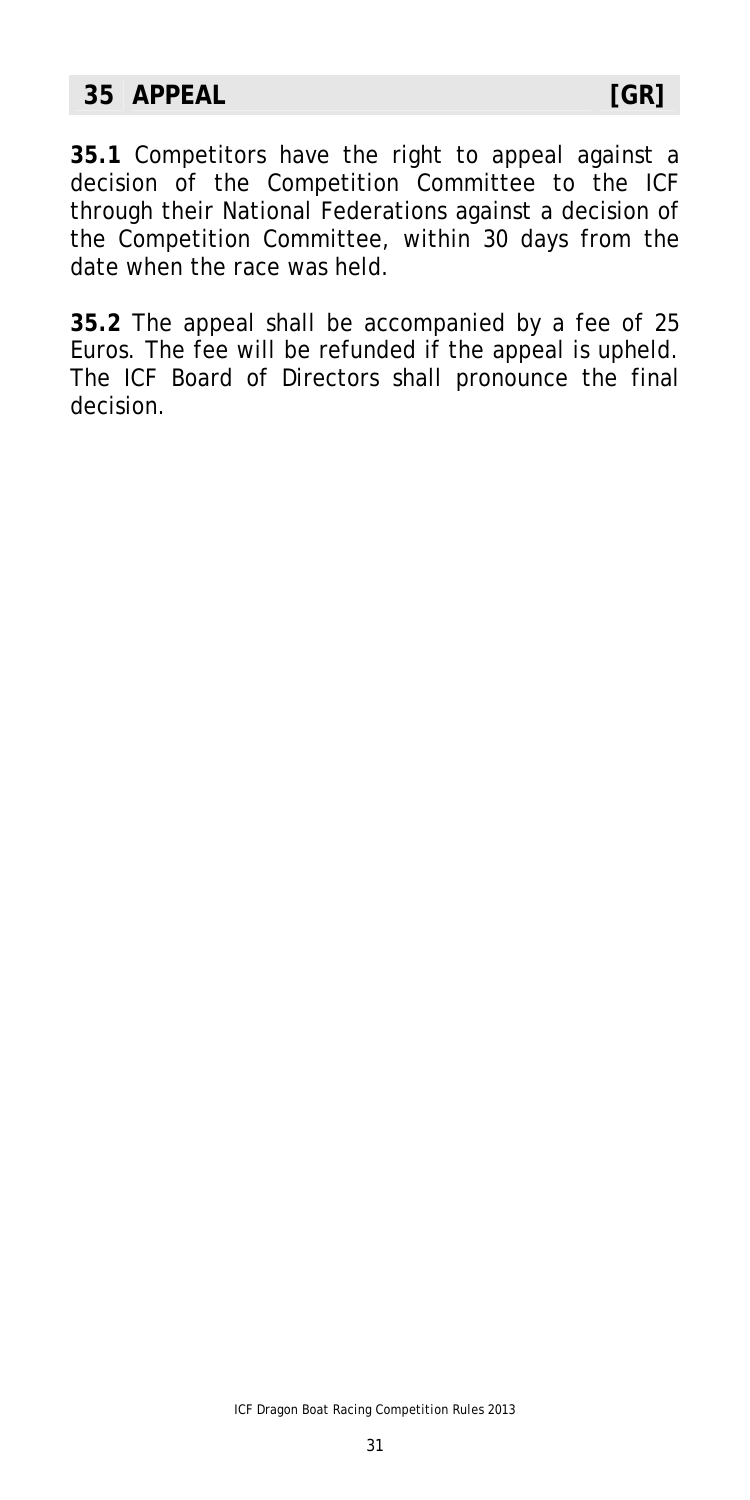## <span id="page-31-0"></span>**CHAPTER V - SPECIAL RULES FOR WORLD CHAMPIONSHIPS**

#### **36 ARRANGEMENTS [GR]**

**36.1** World Championships may only be organised by National Federations affiliated to ICF. The National Federation must enter a contract with ICF regarding the provisions of the organisation to be eligible to be awarded the hosting of the World Championships. The National Federation must establish an Organising Committee and ensure that the OC may be controlled by the National Federation.

**36.2** World Championships may be arranged every second year with the consent of the ICF Board of Directors, at the place and time decided and in accordance with the ICF Dragon Boat Racing regulations. Championships shall be open only to National Federations, which are members of the ICF.

**36.3** The races shall be held on up to four (4) consecutive days, and entries for all events shall be limited to one per National Federation.

**36.4** A valid World Championship is held only if there are at least six (6) Federations in each event AND there must be at least three (3) Continents starting OVERALL in the competition. If during the course of the event some Federations drop out or do not finish, the validity of the Championships is not affected.

#### **37 PROGRAMME OF EVENTS [GR]**

World Championships shall be held in the race distances of 200 (or 250 meters – never both), 500 meters and 1000 meters for the following events:

| Men   | Juniors 15-18 | <b>Seniors</b> | Masters 40- |
|-------|---------------|----------------|-------------|
| Women | Juniors 15-18 | <b>Seniors</b> | Masters 40- |
| Mixed | Juniors 15-18 | <b>Seniors</b> | Masters 40- |

ICF Dragon Boat Racing Competition Rules 2013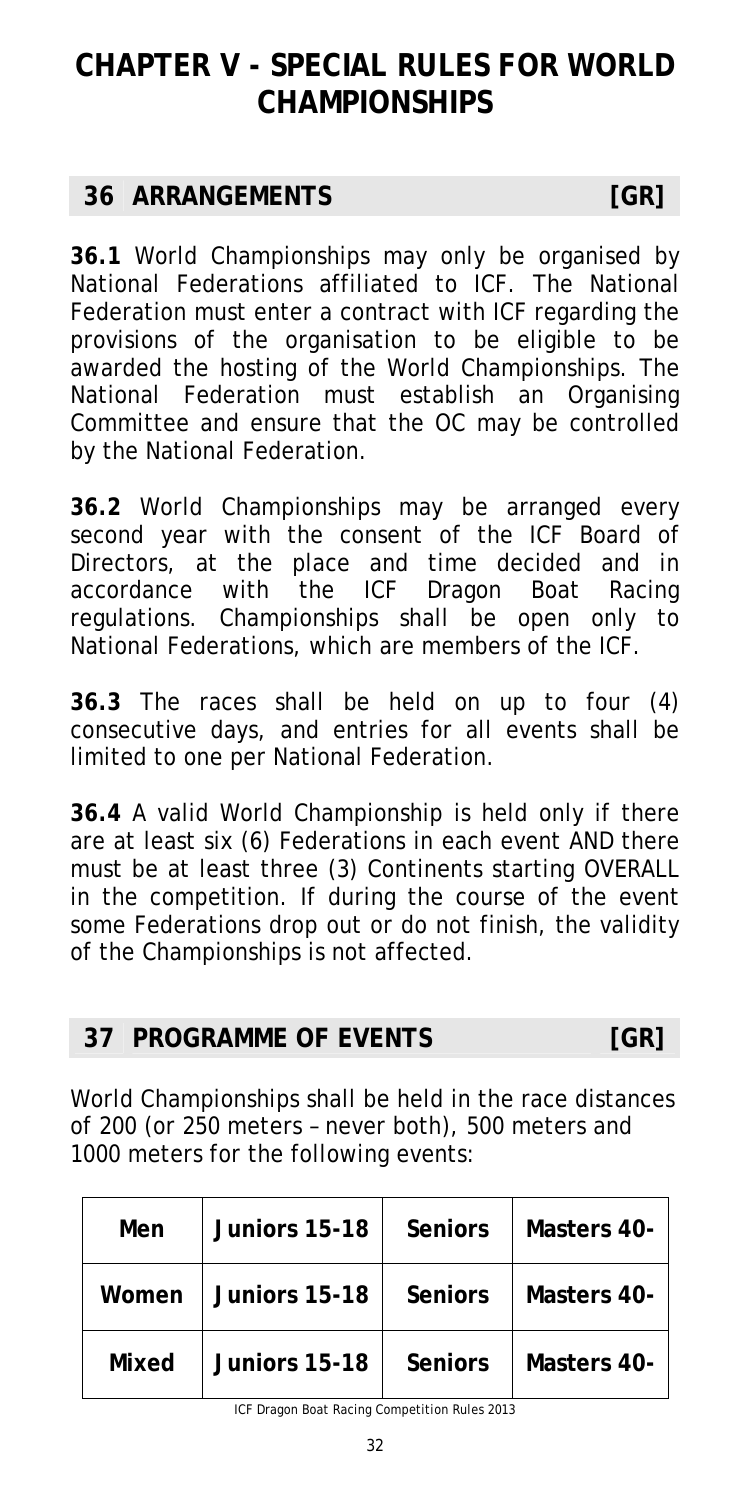<span id="page-32-0"></span>**38.1** Invitations to World Championships shall be issued by the organising National Federation and shall be made in accordance with the ICF rules and regulations. Invitations shall be sent out at least six (6) months before the first day of the championships.

**38.2** Entries for World Championships can only be made through the National Federation in accordance with the regulations given in the invitation.

Numerical entries: at least 45 days before the first day of the competition

Nominal entries: at least 14 days before the first day of the competition

**38.2.1** The entries will only be accepted from fully paid up members of the ICF.

**38.2.2** Entries for all World Championships will be done on the form designed and provided by the ICF, which will be available on-line for each discipline. The form for each discipline is designed in agreement with the respective discipline Committee.

**38.3** Entries will contain unique identity number of competitor according to following formula:

DIS NOC G ddmmyyyy 01

DIS - abbreviation of the discipline (SLR, FWR, MAR, WWR, DBR, FRE, CAP, CAS) NOC – National Olympic Code

G – Gender: 1 for Male, 2 for Female

ddmmyyyy – Date of Birth (date, month, year)

01 - Number of athletes born on the same day in the same country

**38.3.1** In crew boats the names of the competitors must be in order that they race in the boat. The first name at the top must be the competitor at the front of the boat (except for Dragon Boat).

ICF Dragon Boat Racing Competition Rules 2013 **38.4** All entries should be made using the on-line system approved by the Technical Committee and provided by the competition organiser. In any case the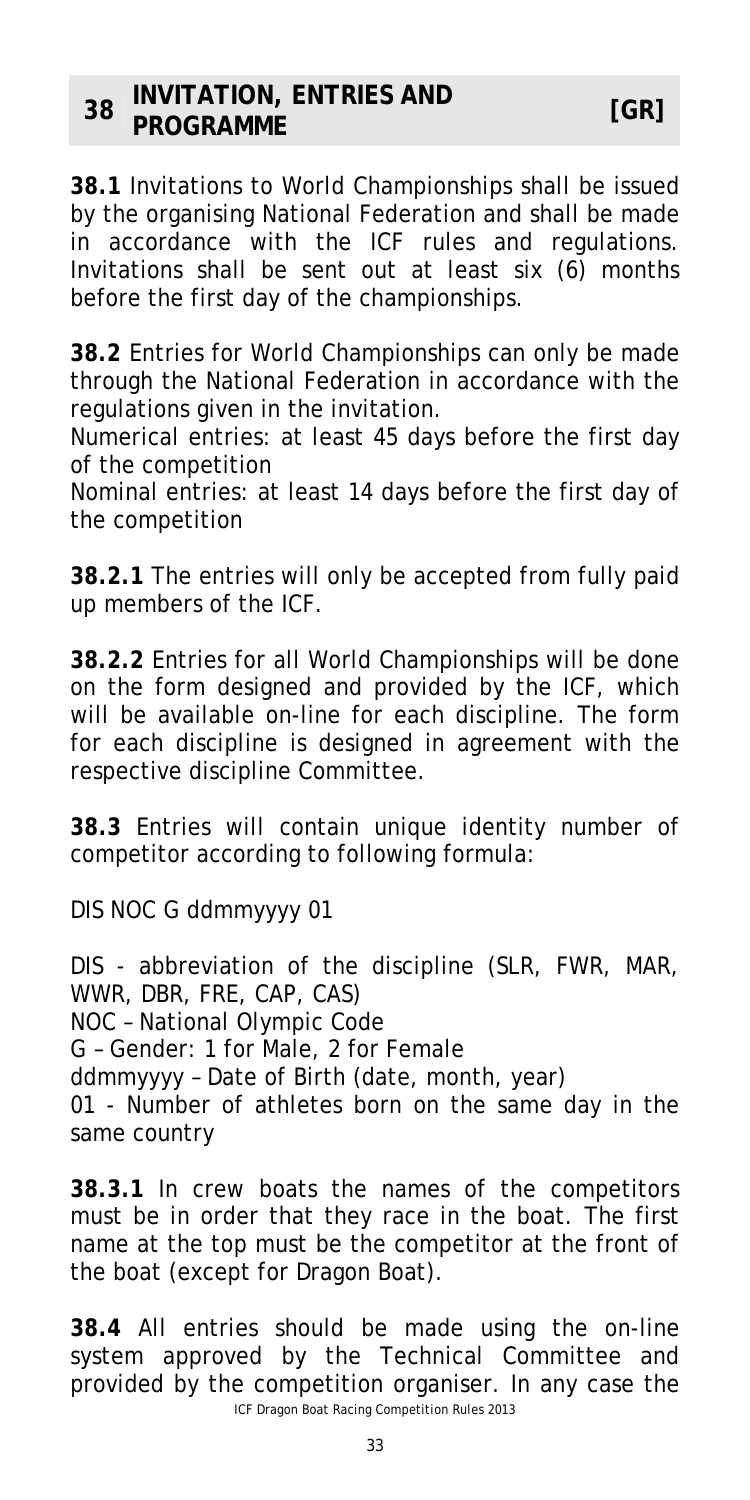<span id="page-33-0"></span>entry form provided must be completed and sent through the on-line system, e-mail or typed form by fax (handwriting not accepted).

**38.5** Late entries or entries that are not on the official entry form cannot be accepted.

**38.6** A Programme giving the starting time for each race and the names of the Federations entering in each event must be forwarded to each Federation concerned at least one month before the first day of the Championships.

**38.7** At least 3 days prior to the Championships a Programme must be issued containing the following details:

- a) The starting time for each race.
- b) The name of the crew in each race.

**38.8** World Championships shall be held under the direction of a Chief Official appointed by the **ICF** Board of Directors with other officials as required.

#### **<sup>39</sup>JURY, COMPETITION COMMITTEE AND OFFICIALS [GR]**

**39.1** During the World Championships the supreme authority rests with the Jury.

**39.2** The Jury consists of up to five persons, including a member from the organising Federation. These are appointed by the ICF Board of Directors.

**39.3** One of these persons - either the President of the ICF or another member of the ICF is named Chair of the Jury. Subordinate to this Jury are the Chief Official and other officials and proposed by the Dragon Boat Racing Committee for the approval by the Board of Directors.

**39.4** The Competition Committee shall consist of three officials who shall be in possession of a valid International Official cards. They shall belong to different National Federations. They shall be called Chief Official (Chair of the Dragon Boat Racing Committee or his/her deputy from the Dragon Boat Racing Committee), Deputy Chief Official (from the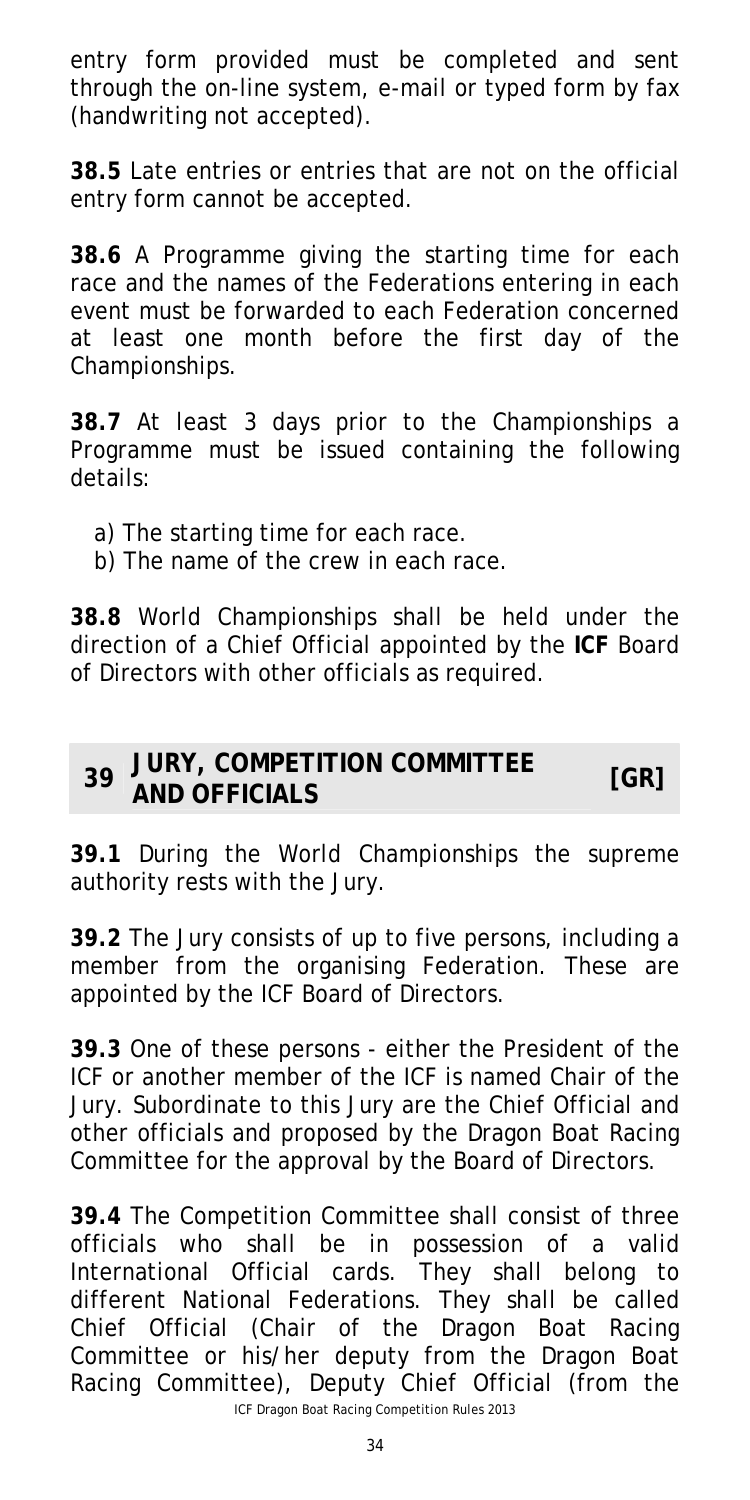<span id="page-34-0"></span>Dragon Boat Racing Committee), Competition Manager (from the Organising Federation).

**39.5** The maximum number of officials (excluding the Jury and Competition Committee) to officiate at the World Championships shall be:

| <b>Technical Organiser</b>   |                |
|------------------------------|----------------|
| Starters                     | 3              |
| Boat Marshal                 | 3              |
| Aligners                     | $\overline{2}$ |
| <b>Course Umpires</b>        | 4              |
| <b>Finishing Line Judges</b> | 3              |
| <b>Boat Measurers</b>        | $\overline{2}$ |
| Medical Officer              | 1              |
| Media Officer                |                |

#### **40 PROTEST [GR]**

**40.1** A protest made during the competition must be handed to the Competition Committee not later than 20 minutes after publication of the unofficial result.

**40.2** The Chief Official must notify immediately all parties involved in the protest. After 20 minutes the Chief Official closes the case and starts the deliberation on the protest. The decision of the Competition Committee on the protest must be confirmed in writing, not later than 10 minutes after closing of the protest, giving reasons for the decision. The decision must be handed to the team leaders by the Chair of the Competition Committee. The team leaders must acknowledge receipt of it by signing the Competition Committee's copy and recording the time for the case of any further appeal.

**40.3** All protests shall be made in writing and be accompanied by a fee of 25 Euros (or equal amount in the currency of the country in which the championships are arranged). The fee will be refunded if the protest is upheld.

**40.4** When a protest or a report is made against an athlete or a team, the team leader of the athlete/team in question shall be presented the protest or report to read.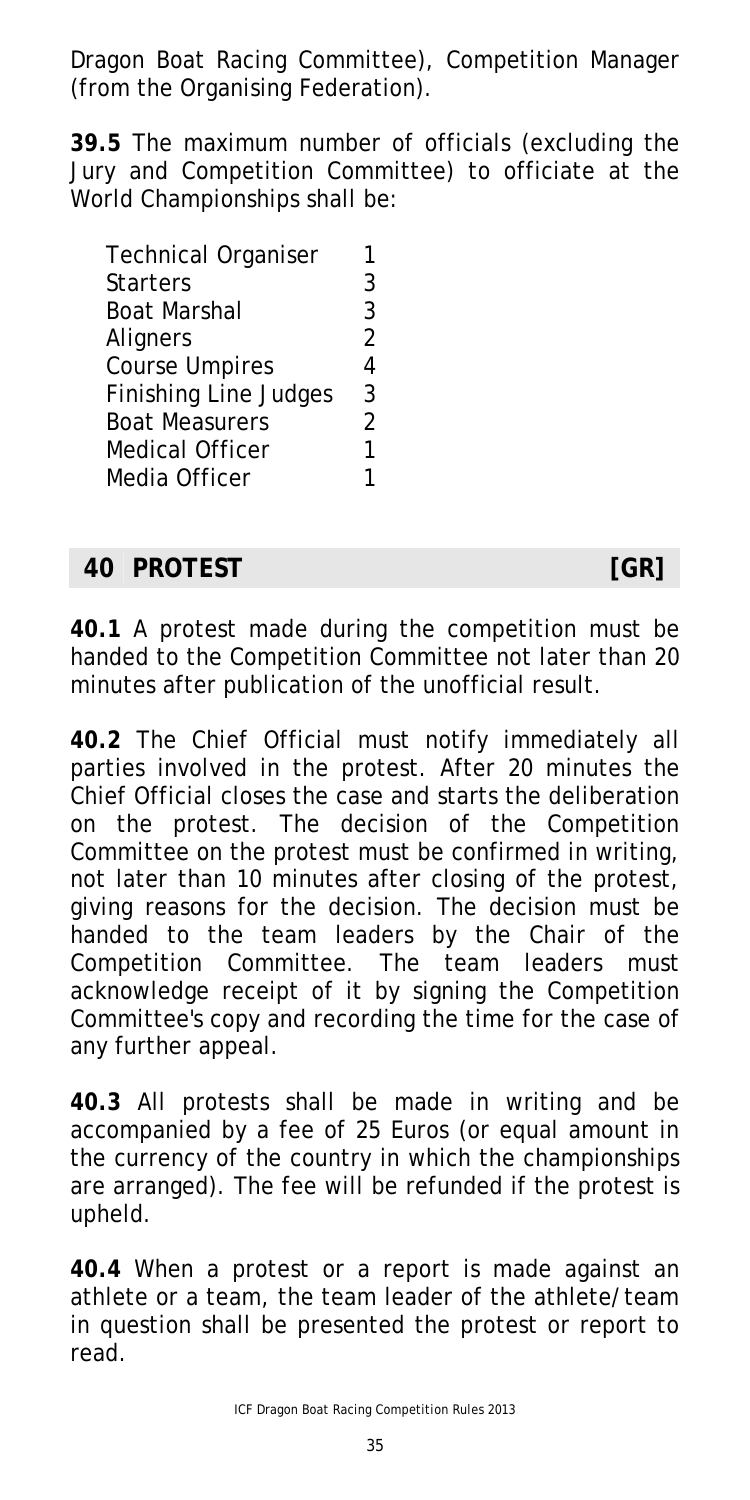#### <span id="page-35-0"></span>**41 APPEAL [GR]**

**41.1** An appeal against a decision of the Competition Committee must be addressed to the Chair of the Jury in writing and be accompanied by a fee of 25 Euros (or equal amount in the currency of the country in which the championships are arranged). The appeal must be handed to the Chair of the Jury no later than 20 minutes after the team leader has been informed with a written communication of the decision against the competitor or team and has signed the receipt given. The fee will be refunded if the appeal is upheld.

**41.2** The decision of the Jury is final.

#### **42 AWARDS [GR]**

**42.1** The championships medals shall be given according to ICF protocol.

**42.2** The championships medals shall be given in three values, golded, silvered and bronze and shall be furnished by the ICF at the expenses of the Organising Federation.

**42.3** Four cups will be awarded as follows:

One for Men

One for Women

One for Mixed

One for "Over-All" winning Federation

Cups will be awarded to the Federation according to the point system defined by the Dragon Boat Racing Committee.

In case of a tie the Federation with the highest individual position will win the cup in that event.

#### **43 ANTI-DOPING [GR]**

Doping as defined in the Olympic Movement Anti-Doping Code is strictly forbidden. Anti-Doping control shall be conducted in accordance with the ICF Anti-Doping Control Rules under the supervision of the ICF Medical & Anti-Doping Committee.